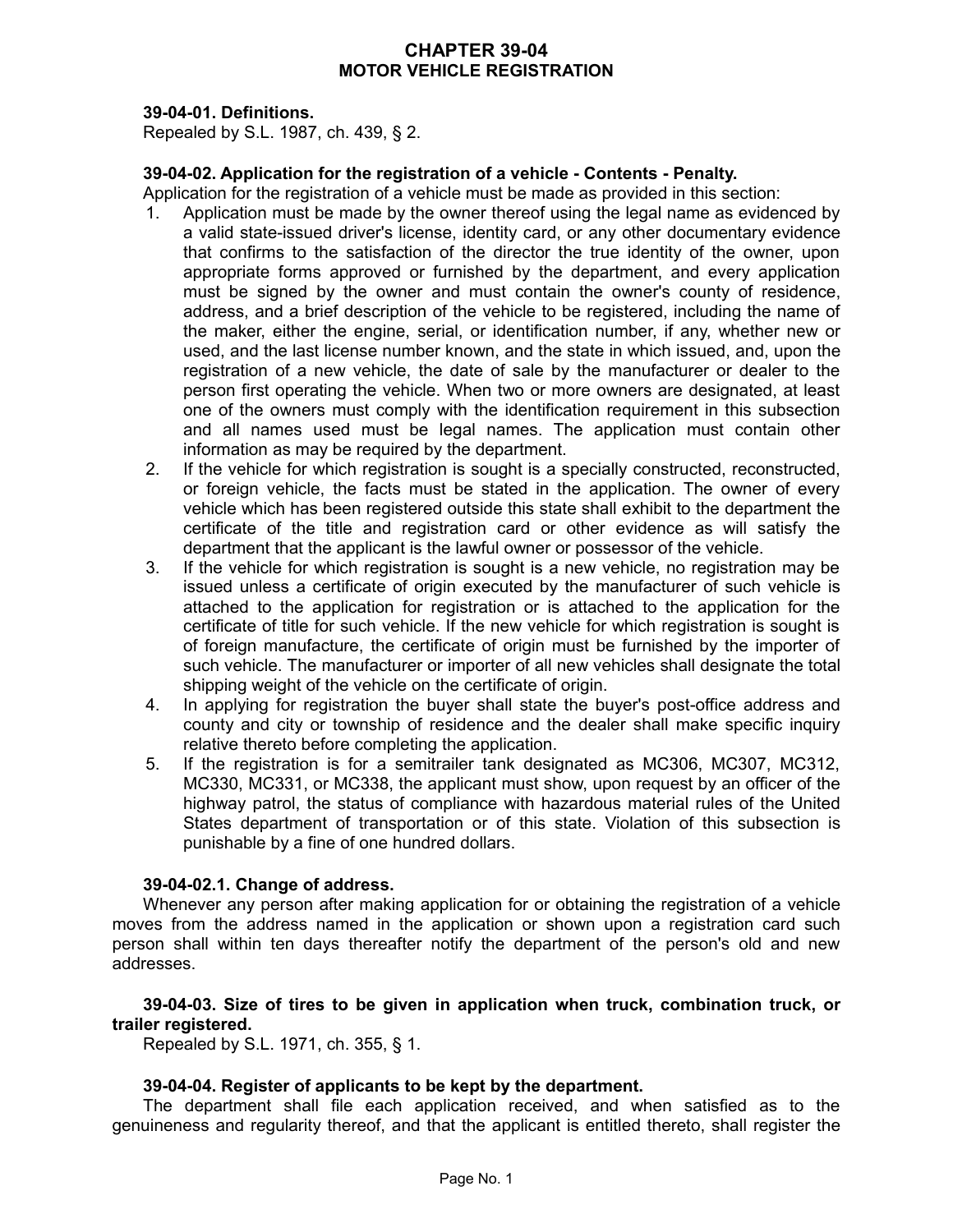described vehicle and the owner in books or electronic data processing files or on index cards or film as follows:

- 1. Under a distinctive registration number assigned to the vehicle and its owner, referred to in this chapter as the registration number.
- 2. Alphabetically under the name of the owner.
- 3. Numerically by the serial or identification number of the vehicle.
- 4. In the discretion of the department, in any other manner it may deem desirable.

# **39-04-05. Grounds for refusing registration.**

The department shall refuse registration or any transfer of registration upon any of the following grounds:

- 1. That the application contains any false or fraudulent statement or that the applicant has failed to furnish required information or reasonable additional information requested by the department or that the applicant is not entitled to registration of the vehicle under this chapter.
- 2. That the vehicle is mechanically unfit or unsafe to be operated or moved upon the highways.
- 3. That the department has reasonable ground to believe that the vehicle is a stolen or embezzled vehicle or that the granting of registration would constitute a fraud against the rightful owner or other person having valid lien upon the vehicle.
- 4. That the registration of the vehicle stands suspended or revoked for any reason as provided in the motor vehicle laws of this state.
- 5. That the required fee has not been paid.
- 6. When any sales tax or motor vehicle excise tax, properly due, has not been paid.
- 7. For failure to maintain security for payment of basic no-fault benefits and the liabilities covered under motor vehicle liability insurance on a motor vehicle as required by chapter 26.1-41.
- 8. For failure to provide proof of payment of the heavy vehicle use tax due, as required, to the internal revenue service.
- 9. When the vehicle is operating in violation of the provisions of the international registration plan, international fuel tax agreement, or the unified carrier registration plan.
- 10. When a motor carrier has been ordered out of service by the federal motor carrier safety administration.

The director shall promulgate rules and regulations for refusal of registration of vehicles not equipped as required by chapter 39-21.

# **39-04-05.1. Refusal to register vehicle - Revoking registration - Appeal.**

- 1. If the department determines that an applicant for registration of a vehicle is not entitled to registration, it may refuse to register the vehicle. The applicant has no further right to apply for registration on the statements contained in the application unless the department reverses its decision or its decision is reversed by a court of competent jurisdiction.
- 2. The department may, after giving notice to the owner and an opportunity for a hearing, revoke the registration of a vehicle if it determines that the vehicle is not entitled to registration. The notice must be served in person or by registered or certified mail.

# **39-04-06. When registration rescinded or suspended.**

The department shall rescind or suspend the registration of a vehicle for any of the following:

- 1. When the department determines a vehicle is unsafe or unfit to be operated or is not equipped as required by law.
- 2. When the person to whom the registration card or registration number plates have been issued makes or permits any unlawful use of the same or permits the use thereof by a person or on a vehicle not entitled thereto.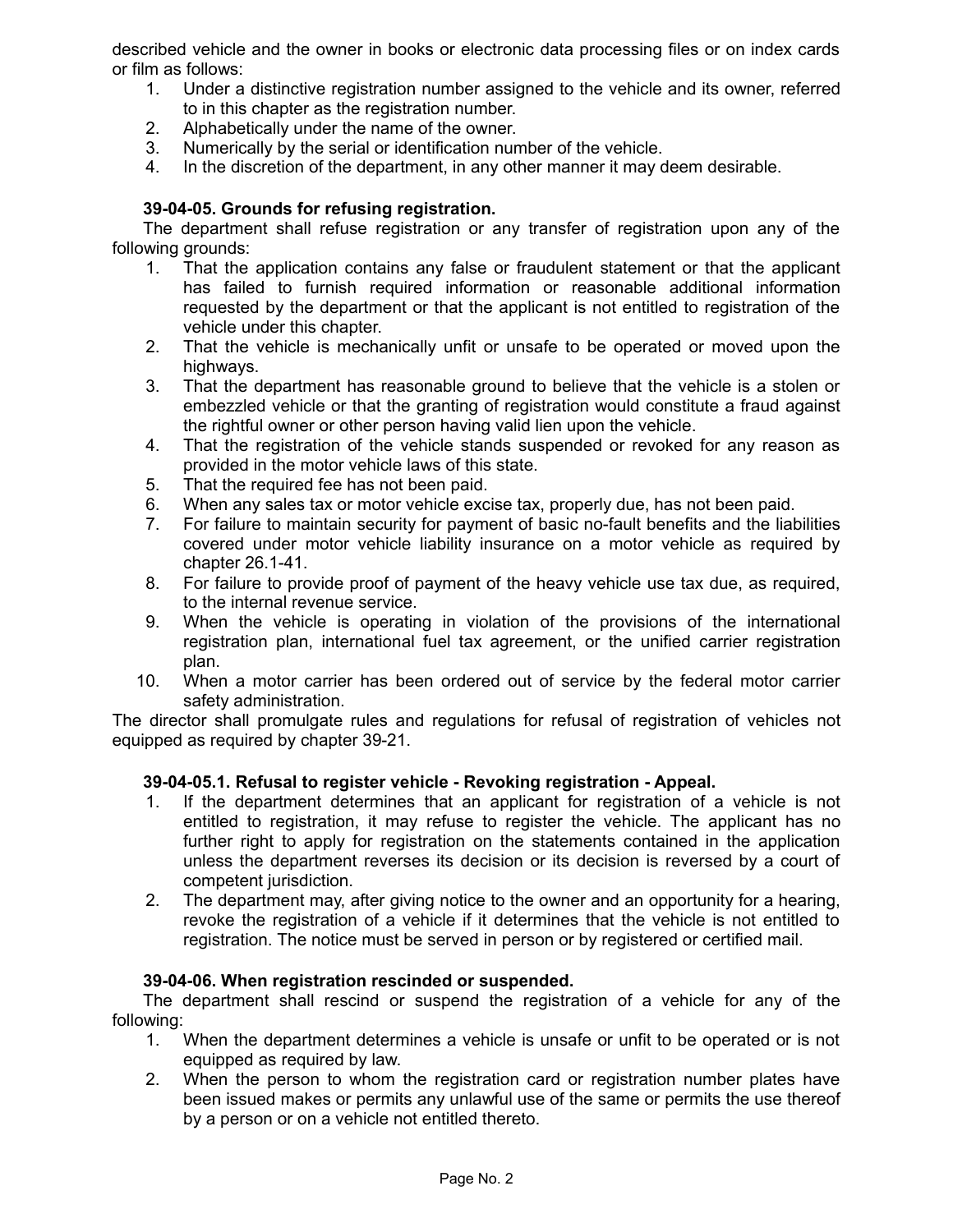- 3. When the department finds that a vehicle is registered in accordance with a reciprocity agreement, arrangement, or declaration and the vehicle is operated in violation of the agreement.
- 4. When the department determines that a motor vehicle is not covered by security for payment of basic no-fault benefits and the liabilities covered under motor vehicle liability insurance as required by chapter 26.1-41.
- 5. When the department is satisfied that the registration or registration card, plate, or permit was fraudulently or erroneously issued.
- 6. When a registered vehicle has been dismantled or wrecked.
- 7. When a registration card, registration plate, or permit is knowingly displayed upon a vehicle other than the one for which issued.
- 8. When the department determines that the owner has committed any offense under this chapter involving the registration or the registration card, plate, or permit to be suspended or rescinded.
- 9. When the purchaser or transferee of a vehicle fails to present the endorsed and assigned certificate of title to the department for transfer and make application for a new certificate of title within thirty days as required by section 39-05-17.
- 10. When the department determines a vehicle is operating in violation of the provisions of the international fuel tax agreement.
- 11. When a motor carrier has been ordered out of service by the federal motor carrier safety administration.

Any registration suspended for any of the above reasons must be restored upon compliance with the laws governing vehicle registration.

Whenever a check is returned to the department for want of payment the department shall rescind the registration of the vehicle covered by the check.

Any registration rescinded for want of payment of a check must be restored upon payment of the registration fee and a reasonable cost not to exceed twenty dollars for the collection of the check. If a returned check has a value exceeding one thousand dollars, the department shall also collect an additional fee of one percent of the value of the check.

## **39-04-07. Department to suspend registration upon notice of theft or embezzlement.**

Whenever the owner of any motor vehicle which is stolen or embezzled files an affidavit alleging either of such facts, the department immediately shall suspend the registration of such vehicle and may not transfer the registration thereof nor reregister the same until such time as it is notified that the owner has recovered such vehicle. Notices given as provided in this section are effective only during the current registration year in which given, but if during such year such vehicle is not recovered a new affidavit may be filed with like effect during the ensuing year. Every owner who has filed an affidavit of theft or embezzlement immediately must notify the department of the recovery of such vehicle.

## **39-04-08. Number plates furnished by the department.**

The department shall furnish to every motor vehicle owner two number plates for each registered motor vehicle, and one number plate for each registered motorcycle, trailer, or housetrailer. The department may, in its discretion, furnish only one number plate for each registered apportioned vehicle licensed under the international registration plan as authorized in section 39-19-04, truck tractor, or semitrailer.

## **39-04-08.1. Assignment of motor vehicle number plates.**

Motor vehicle number plates may not be assigned as a reward for any political activity, in recognition of any political affiliation or membership in any political party, or on the basis of political favoritism. However, an elected state office may be assigned a single or double digit number on a number plate as requested by that official. The department of transportation may adopt rules governing the assignment of numbers on motor vehicle number plates in accordance with this section.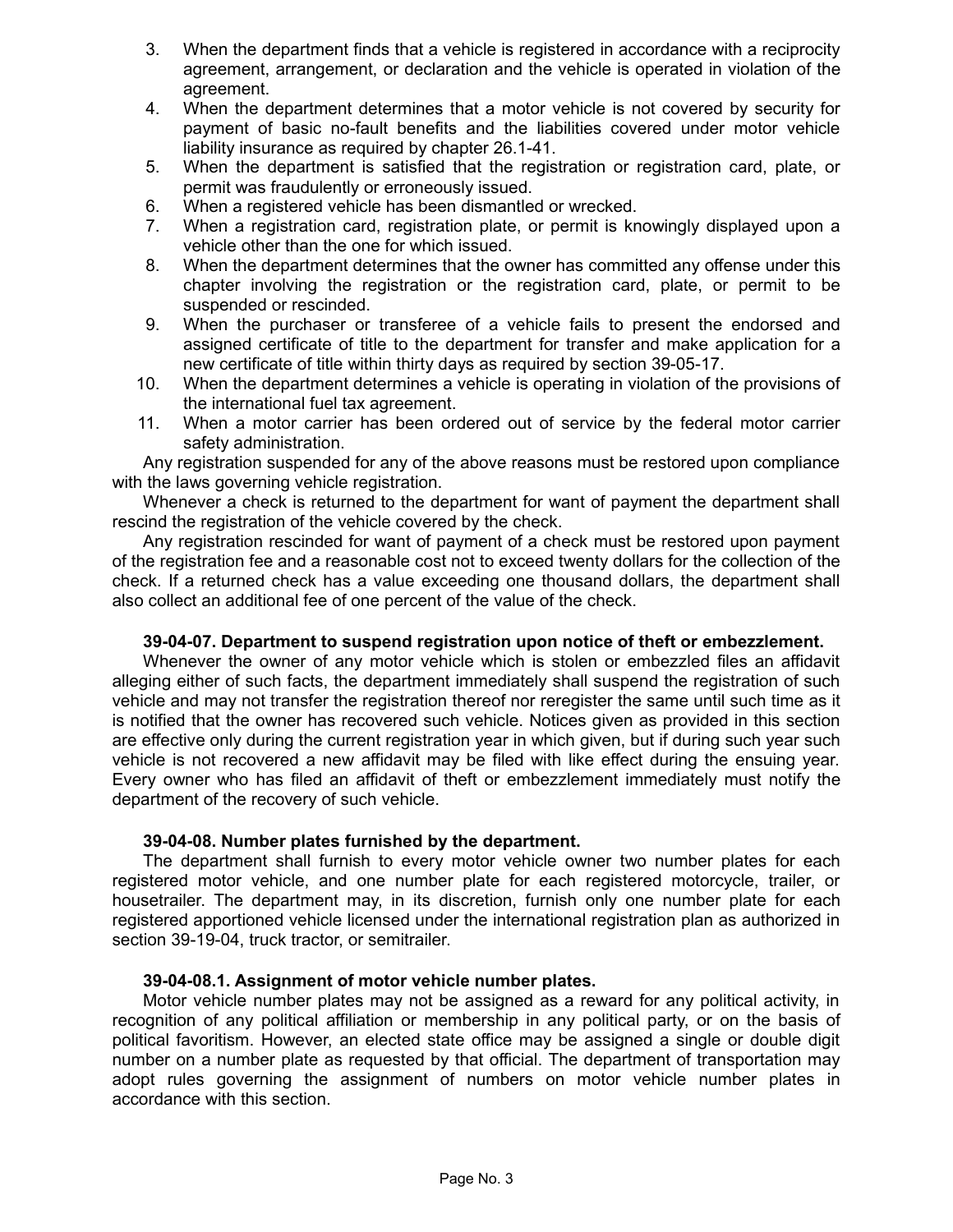## **39-04-09. Director may design and issue number plates.**

The director may design and issue plates of distinctly different color for each classification of motor vehicle, and there must at all times be a marked contrast between the background color of the plates and that of the numerals and letters on the plates. License plates must be acquired from the North Dakota state penitentiary if the penitentiary has the facilities to manufacture license plates. The director shall make a general issue during the biennium beginning July 1, 2013, and ending June 30, 2015, and continuing into the biennium beginning July 1, 2015, and ending June 30, 2017.

## **39-04-09.1. Commemorative Lewis and Clark number plates.**

Repealed by S.L. 2015, ch. 260, § 1.

## **39-04-10. Special plates for amateur radio station licenseholders.**

Owners of motor vehicles required to be registered under subdivisions a and b of subsection 2 of section 39-04-19, who hold an unrevoked and unexpired official amateur radio station license issued by the federal communications commission, Washington, D.C., may receive special plates. The plates will be issued upon application to the department, accompanied by proof of ownership of the amateur radio station license, compliance with the state motor vehicle laws relating to registration and licensing of motor vehicles, and payment of the regular license fee, as prescribed under the North Dakota motor vehicle laws. The special plates will be issued in lieu of the plates ordinarily issued, and must have inscribed on them the official amateur radio call letters of the applicant as assigned by the federal communications commission.

## **39-04-10.1. Manufacturer's plate - Fee.**

A resident factory representative of any motor vehicle manufacturer may procure from the director a manufacturer's plate, which must be designed by the director, for a fee of one hundred fifty dollars, which fee is for a twelve-month period. If such plate is procured at other than the beginning of the registration period, such fees must be prorated on a monthly basis. The procurement of such manufacturer's plate by a factory representative is in lieu of the payment of any other registration fees, sales tax, or use tax on the motor vehicle used by the factory representative in the course of employment for the period for which the manufacturer's plate is current and valid. The manufacturer's plate may not be used by any person other than the representative to whom it was issued, nor may such plate be used on any vehicle other than that vehicle used by the factory representative in the course of employment. Upon the sale of the vehicle for which such manufacturer's plate was issued, the plate must be retained by the factory representative and used upon replacement vehicles subsequently acquired from the manufacturer for use in the course of employment.

In addition to the foregoing provisions, a manufacturer of motor vehicles is entitled to use a manufacturer plate on its demonstration vehicles. Such plate must be issued in the name of the manufacturer and must be used solely for demonstration purposes only by the registrant or its designated employees.

# **39-04-10.2. Special plates for mobility-impaired individuals.**

The director may issue, without charge, upon application and payment of the regular license fee, plates marked with the international symbol of accessibility for the mobility impaired, to a motor vehicle owner possessing a parking certificate issued under subsection 4 of section 39-01-15. This section is not applicable to an applicant possessing more than one parking certificate issued under subsection 4 of section 39-01-15.

# **39-04-10.3. Personalized plates.**

At the request of a registrant, the department may provide special license plates marked with not more than seven numerals, letters, or combinations of numerals and letters, upon application for a special license plate and payment of an additional fee of twenty-five dollars per registration period, unless the plate is a gold star license plate or a prisoner of war license plate,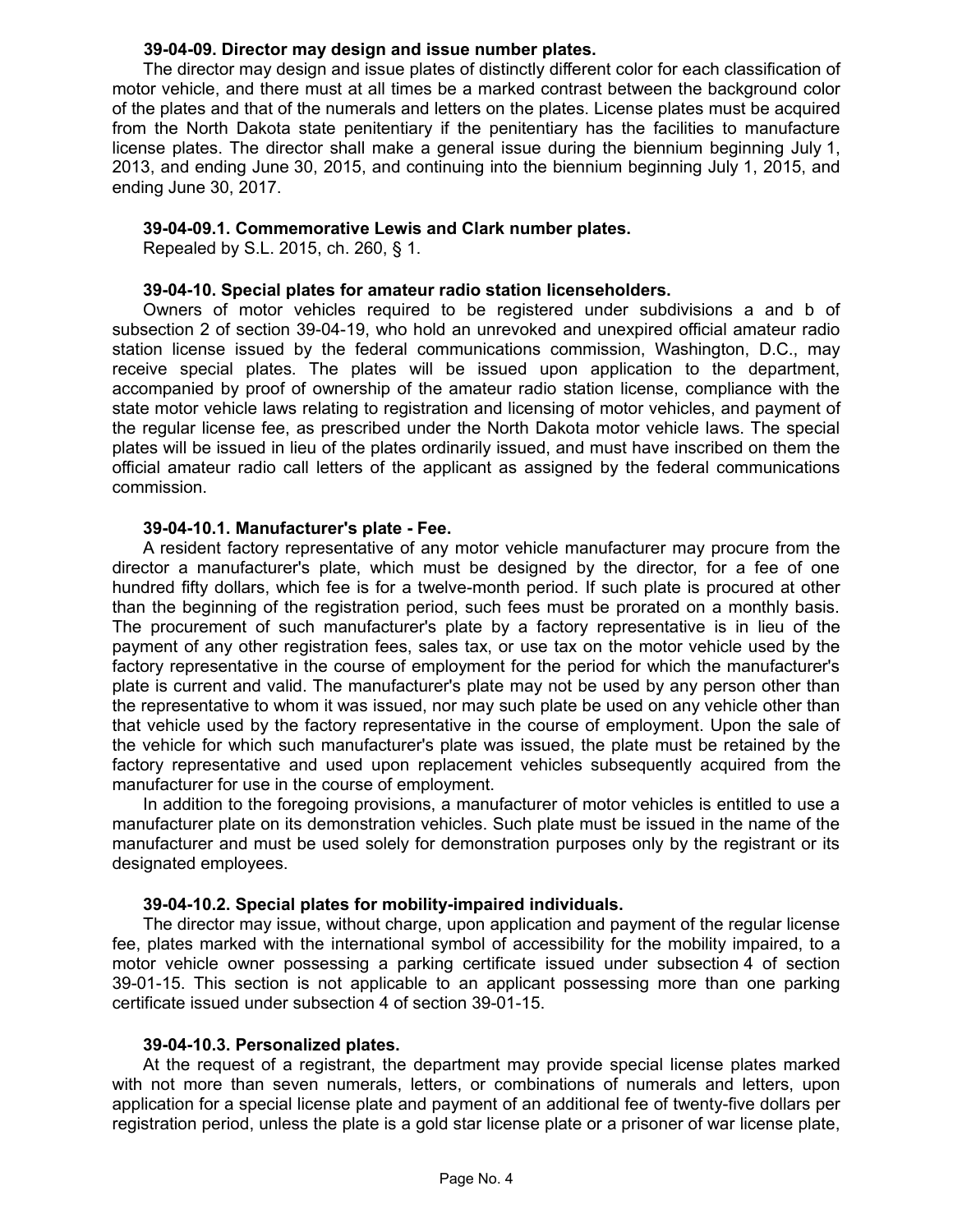then there is no additional charge. A personal plate containing a restricted character may not be renewed. The department shall make the special license plates authorized by this section available for motor vehicles registered under section 39-04-10.6, trailers, travel trailers, and motorcycles. The fee for the special license plates issued under this section for vehicles registered under section 39-04-10.6 is a one-time fee of one hundred dollars. The special license plates for motorcycles may contain not more than six numerals, letters, or a combination of not more than six numerals and letters. In the event of sale or transfer of the vehicle, the owner shall remove the special license plates in accordance with section 39-04-36. Upon payment of the applicable transfer fee, the special license plates may be transferred to a replacement motor vehicle.

## **39-04-10.4. Antique motor vehicles - License and fee - Use.**

- 1. Any motor vehicle which is at least forty years old may be permanently licensed by the department upon the payment of a registration fee of ten dollars. The department shall design and issue a distinctive number plate for this purpose. In lieu of the distinctive number plate, the owner of the motor vehicle may, at the discretion of the director, display on the motor vehicle a number plate from the year in which the motor vehicle was manufactured or in the case of military vehicles, military identification numbers. The number plate from the year of manufacture or military identification numbers may not be used in lieu of a distinctive number plate when it would create a duplication of a number in the recordkeeping system of the department. A number plate from the year of manufacture or military identification numbers must be legible and must be restored to the satisfaction of the department. Notwithstanding section 39-04-11, only one number plate needs to be displayed on a motor vehicle licensed under this subsection. Motor vehicles registered under the provisions of this section may not be used in the routine functions of a business or farming operation.
- 2. Any motor vehicle which is at least forty years old may, if not licensed under subsection 1, be permanently licensed using a personalized plate issued under section 39-04-10.3, in which case a one-time fee of one hundred dollars is due.

## **39-04-10.5. Prisoner of war plates - Transfer to certain surviving spouses - Retirement.**

On the death of a prisoner of war to whom was issued a special number plate under subdivision o of subsection 2 of section 39-04-18, the director shall comply with this section. If the deceased prisoner of war was survived by a spouse, the director shall transfer the number plate to that spouse's name, and the spouse may retain the number plate as an active plate. If the surviving spouse remarries, then within thirty days of that remarriage, the surviving spouse shall surrender the plate to the director. On receipt of a surrendered plate, on the death of the surviving spouse, or if the deceased prisoner of war had no surviving spouse, the director shall retire the number used on the number plate. On retirement of a number plate and at the request of the survivors of the deceased prisoner of war, the director shall issue to the survivors one commemorative plaque resembling the number plate that had been issued to the prisoner of war.

## **39-04-10.6. Registration of motor vehicles owned by collectors.**

A person who owns a motor vehicle that is at least twenty-five years old but that is not eligible for registration under section 39-04-10.4 may register that motor vehicle as a collector's motor vehicle. The motor vehicle is eligible for collector's registration if it is owned and operated solely as a collector's item and if the owner owns another motor vehicle the owner uses for general transportation. A motor vehicle qualifies as a collector's item under this section only if it is operated on public streets and highways for the purpose of driving the vehicle to and from active entry and participation in parades, car shows, car rallies, other public gatherings held for the purpose of displaying or selling the vehicle, and to and from service or storage facilities. An applicant for registration of a vehicle as a collector's motor vehicle shall file an affidavit with the director that states the owner's name and address, the make, year, and the manufacturer's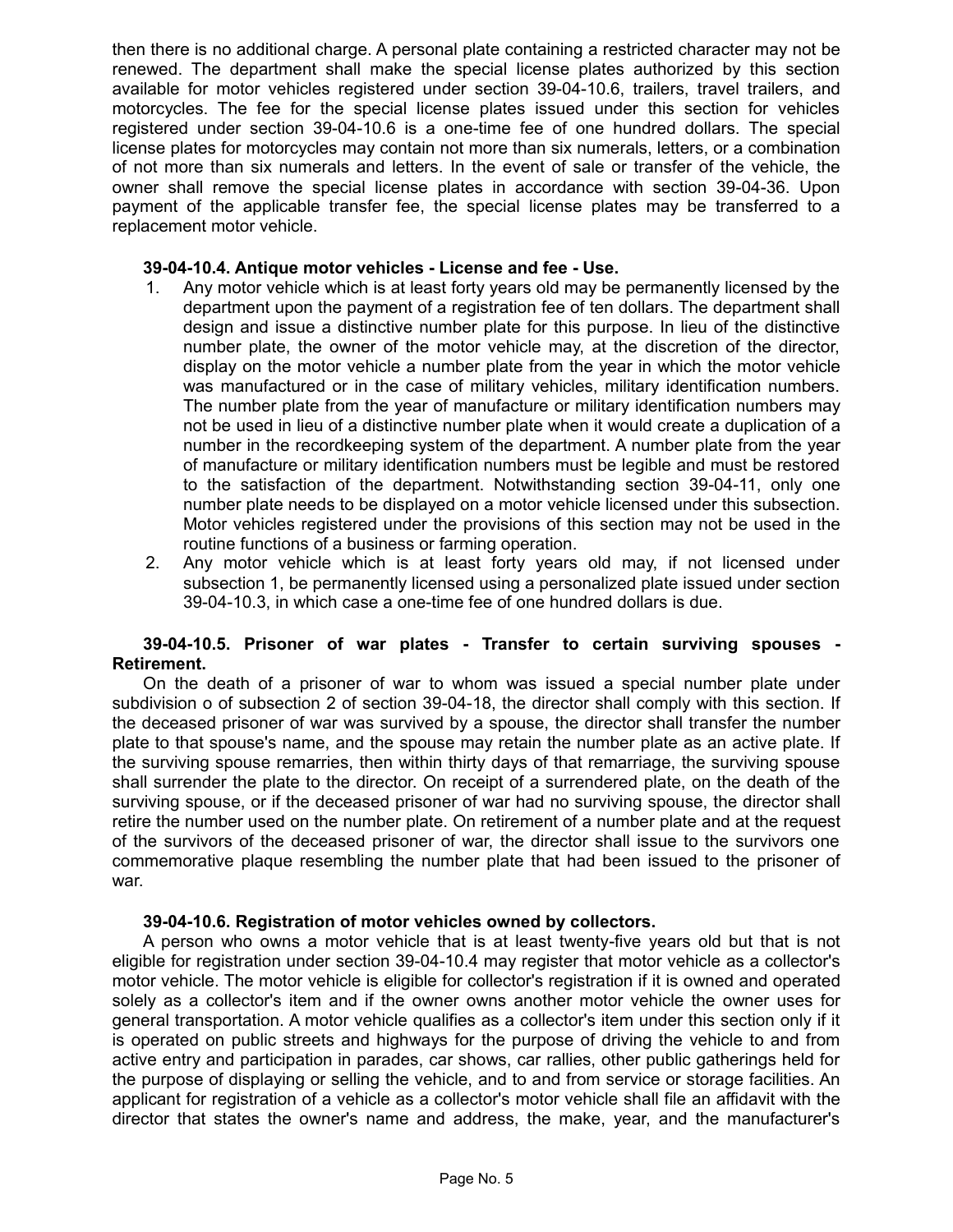identification number of the motor vehicle, and a statement that the motor vehicle is owned and operated solely as a collector's item and not for general transportation purposes. If the director is satisfied that the affidavit is true and correct, the director shall register the motor vehicle as a collector's motor vehicle on the payment of a registration fee of sixty dollars. The registration is valid as long as the collector's motor vehicle is owned by the person who applied for the registration under this section. The director shall design and issue distinctive number plates for collector's motor vehicles registered under this section. In lieu of the distinctive number plates, the owner of the motor vehicle, at the discretion of the director, may display on the motor vehicle number plates from the year in which the motor vehicle was manufactured. The number plates from the year of manufacture may not be used in lieu of distinctive number plates when it would create a duplication of a number in the recordkeeping system of the department. Number plates from the year of manufacture must be legible and must be restored to the satisfaction of the department. A person violating this section or a department rule regarding this section forfeits the right to the registration provided in this section and any registration fees that have been paid.

## **39-04-10.7. Special number plates for farm vehicles.**

The director shall issue, without an additional charge, upon application and payment of the registration fee, special number plates or validation decals making them distinctly different from other number plates, to any person registering a truck or combination of trucks and trailers as a farm vehicle under section 39-04-19. The director shall determine the form and size of the special number plates or validation decals and shall adopt rules governing the issuance of these special number plates or validation decals.

## **39-04-10.8. National guard number plates.**

The director, in cooperation with the adjutant general, shall issue distinctive number plates to members of the national guard. A plate issued under this section must bear the national guard insignia designated by the adjutant general and the letters "NG" before the number. The director may issue the plates to the owner of a passenger motor vehicle, a truck the registered gross weight of which does not exceed twenty thousand pounds [9071.84 kilograms], or a motorcycle. On request of the director, the adjutant general shall certify those members of the national guard eligible to receive the plates. On payment of all other fees required under this chapter for registration of the motor vehicle, and payment of an additional fee of not more than five dollars to cover the cost of issuing the distinctive number plates, the applicant is entitled to issuance of the distinctive number plates. A registrant is eligible for distinctive number plates under this section if the registrant is a member of the national guard or if the registrant has retired from the national guard after twenty years or more of military service. On termination of the registrant's eligibility, the registrant shall return the distinctive number plates to the director, who shall reissue for a fee of not more than five dollars another number plate to which that registrant is entitled under this chapter. The director and adjutant general shall cooperate in establishing procedures to implement this section.

## **39-04-10.9. Law enforcement plates.**

Upon request, the department shall issue identical plates that contain the word "SHERIFF" for the vehicles used and owned by a sheriff's department and the word "POLICE" for the motor vehicles used and owned by a city's police department. The plates must be in black letters and on the designed background in use at the time of issuance. The plates must be provided at actual cost. Notwithstanding section 39-04-11, the plates are the property of the law enforcement agency to which issued. At an appropriate time, replacement of the plates must occur whenever the designed background used by the state changes. Notwithstanding section 39-04-11, a motor vehicle that displays a plate under this section must have a clearly visible distinctive identification number on the rear of the vehicle assigned by the appropriate law enforcement agency.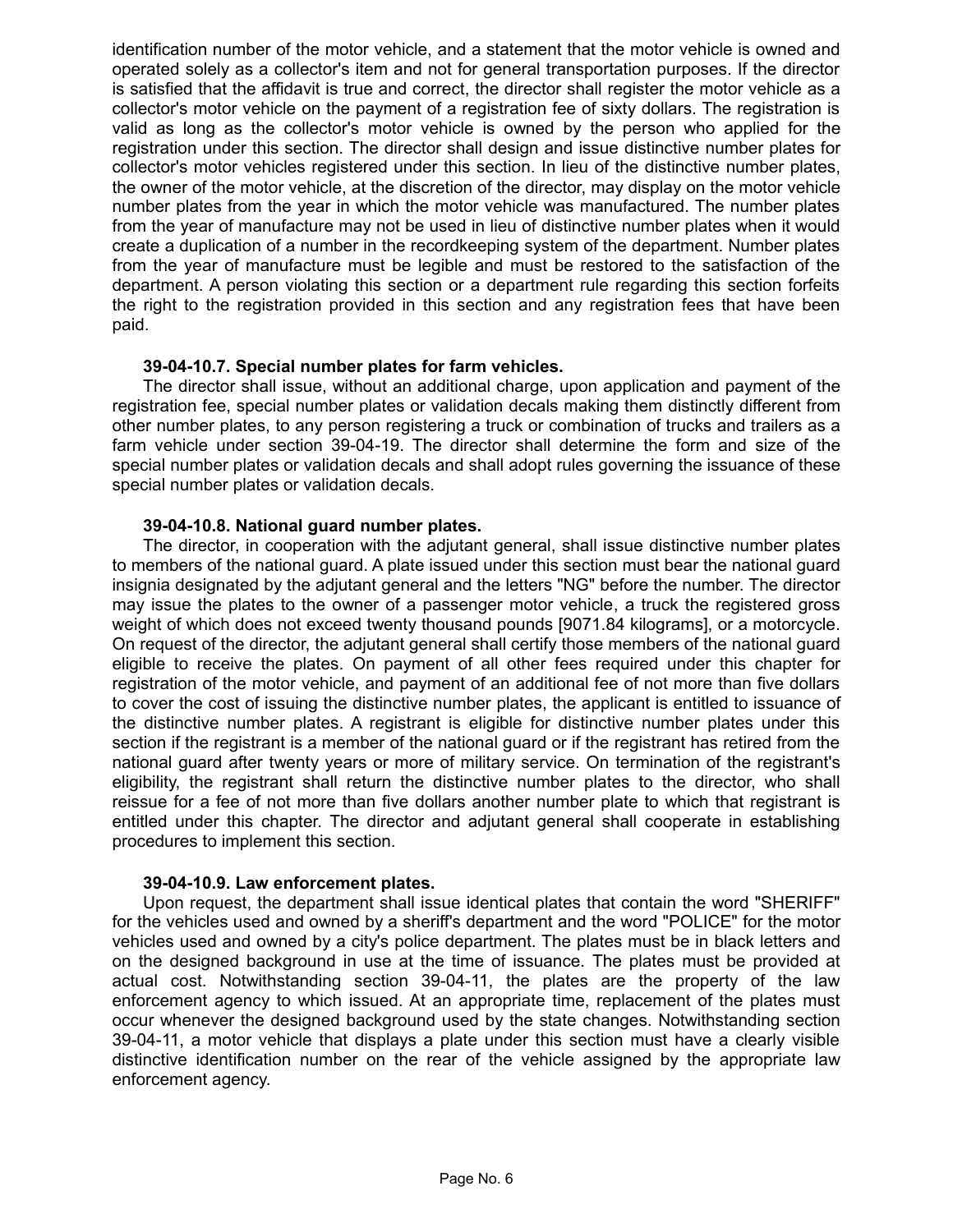## **39-04-10.10. North Dakota veterans' number plates.**

- 1. The director may issue distinctive number plates to individuals eligible for interment in the North Dakota veterans' cemetery. The director shall issue a number plate under this section upon receiving:
	- a. Payment of all other fees required under this chapter for registration of a motor vehicle;
	- b. Payment of an initial fee of fifteen dollars of which ten dollars is to be deposited in the highway tax distribution fund and five dollars is to be deposited in the veterans' cemetery maintenance fund unless for a plate issued to a veteran who has been awarded the purple heart, then there is not an initial fee; and
	- c. Verification of subsequent payments of an annual surcharge of ten dollars paid to the adjutant general unless for a plate issued to a veteran who has been awarded the purple heart, then there is not an annual surcharge.
- 2. The department shall collect the fees and the ten dollar surcharge under this section. The department shall report to the legislative assembly on the funds collected under this section during each legislative session. The department shall pay the funds collected under subdivisions b and c of subsection 1 to the adjutant general monthly, who then, within ten days of receipt of the funds, shall deposit five dollars of each initial fee in the veterans' cemetery maintenance fund and the ten dollar surcharge shall be divided with five dollars being deposited in the veterans' cemetery trust fund and five dollars being deposited in the veterans' cemetery maintenance fund in the state treasury. Investment of the fund is the responsibility of the state treasurer who shall have full authority to invest the fund only in the same manner as the state investment board is authorized to make investments. At the request of the adjutant general, the interest in the veterans' cemetery trust fund must be deposited in the veterans' cemetery maintenance fund for the purpose of funding salaries and maintenance of the veterans' cemetery.
- 3. The veterans' cemetery trust fund may accept funds from private and federal sources.

## **39-04-10.11. Firefighter's association plates.**

The director, in cooperation with the North Dakota firefighter's association, shall design a decorative decal that contains an insignia representing service in the pursuit of firefighting and which is to be placed on a distinctive number plate. On payment of all other fees required under this chapter for registration of the motor vehicle, and payment of an additional annual fee of fifteen dollars for deposit in the highway fund, the applicant is entitled to issuance of the decals and plates. However, the director may not issue the decal and plates to the owner of a passenger motor vehicle or a truck the registered gross weight of which exceeds twenty thousand pounds [9071.84 kilograms]. A registrant is eligible for distinctive number plates under this section if the registrant is a member of the North Dakota firefighter's association. On request of the director, the North Dakota firefighter's association shall certify those members of the North Dakota firefighter's association eligible to receive the decals and plates. On termination of the registrant's eligibility, the registrant shall return the decals and plates to the director, who shall reissue for a fee of not more than five dollars another number plate to which that registrant is entitled under this chapter. The director and the North Dakota firefighter's association shall cooperate in establishing procedures to implement this section.

## **39-04-10.12. North Dakota future farmers of America foundation number plates.**

The director shall design a decorative decal that contains the insignia of the North Dakota FFA foundation to be placed on a distinctive number plate. On payment of all other fees required under this chapter for registration of the motor vehicle and payment of an additional fee of ten dollars, the applicant is entitled to issuance of the decals and plates. However, the director may not issue the decals and plates to the owner of a passenger motor vehicle or a truck the registered gross weight of which exceeds twenty thousand pounds [9071.84 kilograms].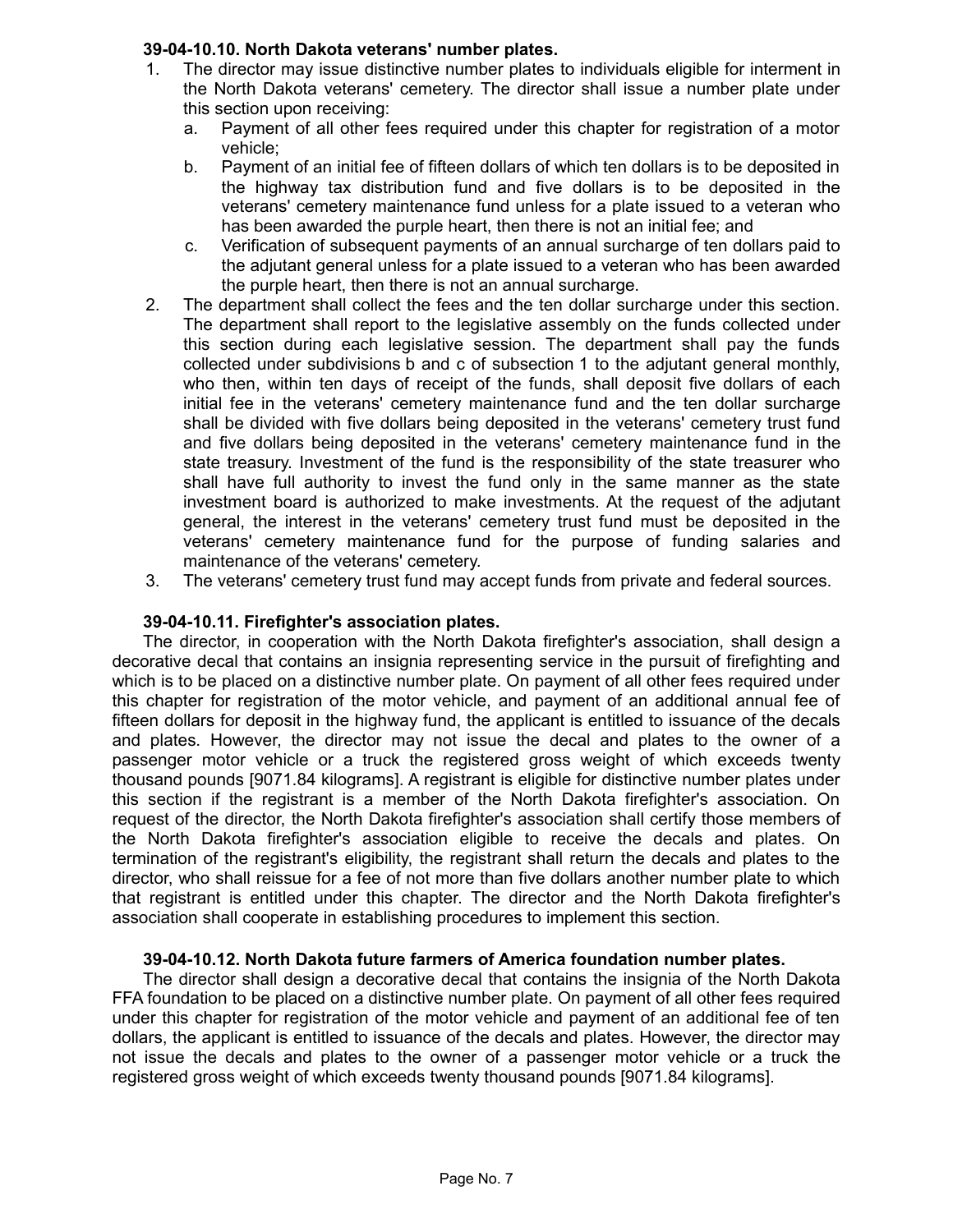# **39-04-10.13. Public or nonprofit organization number plate.**

- 1. The director shall develop an organization number plate program for distinctive number plates for qualifying public and for nonprofit organizations recognized by the internal revenue service as tax exempt under 26 U.S.C. 501(c)(3). When appropriate, the department shall design a distinctive number plate to minimize the changes to a single application of overlay on the left side of the number plate. The organization may submit a design for the distinctive number plate for approval by the director. Upon approval by the director and proper application with proof of a minimum of fifty applicants and a one-time payment of one thousand five hundred dollars for a certain organization's number plate, the director shall include the number plate in the organization number plate program.
- 2. The following organizations do not qualify for an organization number plate: out-of-state colleges and universities; groups within high schools, junior colleges, universities, and technical schools, including individual boosters, athletic boosters, and similar groups; unions; political organizations; religious organizations; groups that promote racial or social disharmony; and public offices.
- 3. Upon proper application for a plate in the organization number plate program and payment of all other fees required under this chapter for registration of the motor vehicle and payment of an additional annual fee of twenty-five dollars, a qualified applicant is entitled to issuance of a certain organization number plate. However, the director may not issue the plates to the owner of a passenger motor vehicle or a truck the registered gross weight of which exceeds twenty thousand pounds [9071.85 kilograms].
- 4. The director shall deposit ten dollars of the additional organization number plate fee in the highway tax distribution fund and transfer monthly fifteen dollars to the proper organization to support programs of that organization.

# **39-04-10.14. North Dakota gold star number plates.**

- 1. The director may issue distinctive number plates to a surviving spouse, parent, including stepmother, stepfather, parent through adoption, and foster parent who stands or stood in loco parentis, grandparents, child, including stepchild and child through adoption, and sibling, including half-brother and half-sister, of a member of the armed forces of the United States who died while serving on active duty during a time of military conflict. The director shall issue a number plate under this section upon receiving payment of all other fees required under this chapter for registration of a motor vehicle.
- 2. Plates issued under this section must bear a gold star emblem logo on the left side of the plate and the letters "GS" before the number. The director shall cooperate with the director of the department of veterans' affairs to design the gold star emblem logo. The director may issue one set of plates per eligible owner of a passenger motor vehicle or a truck the registered gross weight of which does not exceed twenty thousand pounds [9071.85 kilograms].
- 3. On request of the director, the department of veterans' affairs shall certify those surviving family members of deceased members of the United States armed forces listed above as eligible to receive the plates.
- 4. Once declared eligible for a gold star plate, the department may not remove the eligibility of a surviving family member.
- 5. Once a plate number is issued to an eligible family member, the department may not assign the plate to another eligible person.

# **39-04-10.15. Patriotic number plates.**

- 1. The director shall issue patriotic plates under this section upon receiving:
	- a. Payment of all other fees required under this chapter for registration of a motor vehicle;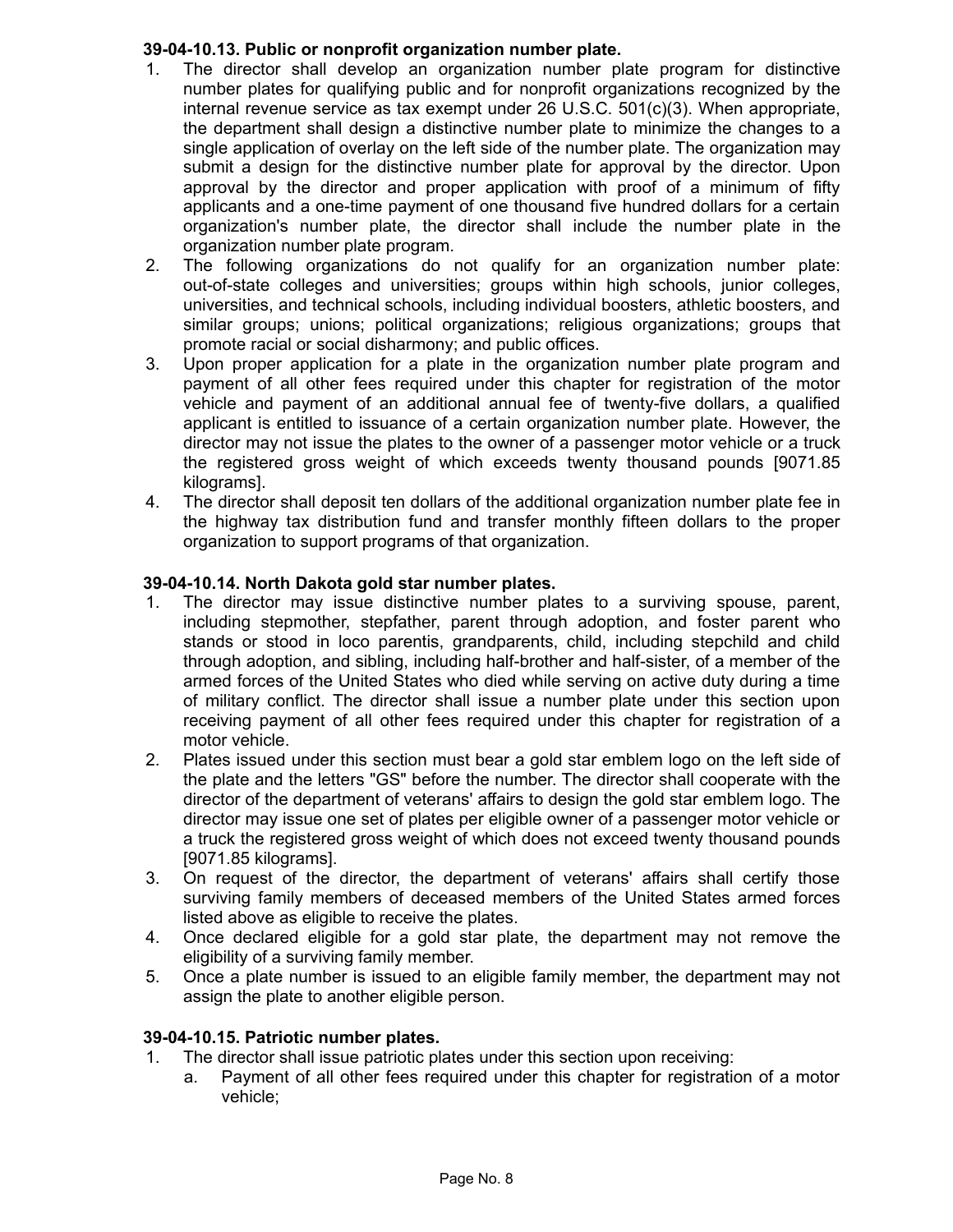- b. Payment of an initial fee of twenty-five dollars of which twenty dollars is deposited in the highway tax distribution fund and five dollars is deposited in the veterans' postwar trust fund; and
- c. Payment of an annual surcharge of twenty-five dollars of which ten dollars is deposited in the highway tax distribution fund and fifteen dollars is deposited in the veterans' postwar trust fund.
- 2. The department shall collect the initial fees and the annual surcharges under this section. Deposits in the veterans' postwar trust fund under this section must be added to the principal of the fund. Investment of the fund is the responsibility of the state treasurer who shall have full authority to invest the fund only in the same manner as the state investment board is authorized to make investments.
- 3. Patriotic plates must include a flag of the United States decal plate, bald eagle decal plate, or boonie stomper decal plate.

# **39-04-10.16. Special vehicle license plates for volunteer emergency responders and volunteer firefighters. (Effective through August 31, 2022)**

- 1. As used in this section:
	- a. "Fire department" means a certified city fire department, certified rural fire department, or certified fire protection district that has filed a certificate of existence under section 18-04-02.
	- b. "Volunteer emergency responder" means an emergency medical services provider certified by the state department of health and the individual's squad leader for a continuous period exceeding two years and who receives an annual compensation of less than ten thousand dollars.
	- c. "Volunteer firefighter" means an active member in good standing with a North Dakota fire department who has had a continuous membership for a period exceeding two years and receives an annual compensation of less than ten thousand dollars from the fire department.
- 2. Upon application, the director shall issue red personalized plates to volunteer emergency responders and volunteer firefighters at no initial or annual cost to the volunteers. Qualified applicants are eligible to receive one set of plates. Plates may not be displayed on a vehicle with a registered gross weight exceeding twenty thousand pounds [9071.85 kilograms]. The first three digits of the plate are the last three digits of the zip code where the volunteer's department is located. The remaining space may contain up to three characters of the volunteer's choosing. This plate serves as an entrance pass to all North Dakota state parks. In cooperation with the volunteer organizations, the director shall designate qualifications and verification procedures for the plates issued under this section.
- 3. On termination of the registrant's eligibility, the registrant shall return the plates to the director, who shall reissue for a fee of not more than five dollars, and upon payment of applicable registration fees, another number plate to which that registrant is entitled under this chapter.
- 4. If a registrant fails to return the plates to the director, the director, upon notification of the registrant's ineligibility, may revoke the plates and reissue for a fee of not more than five dollars, and upon payment of applicable registration fees, another number plate for which the registrant is entitled under this chapter.

## **Special vehicle license plates for volunteer emergency responders and volunteer firefighters. (Effective after August 31, 2022)**

- 1. As used in this section:
	- a. "Fire department" means a certified city fire department, certified rural fire department, or certified fire protection district that has filed a certificate of existence under section 18-04-02.
	- b. "Volunteer emergency responder" means an emergency medical services provider certified by the department of health and human services and the individual's squad leader for a continuous period exceeding two years and who receives an annual compensation of less than ten thousand dollars.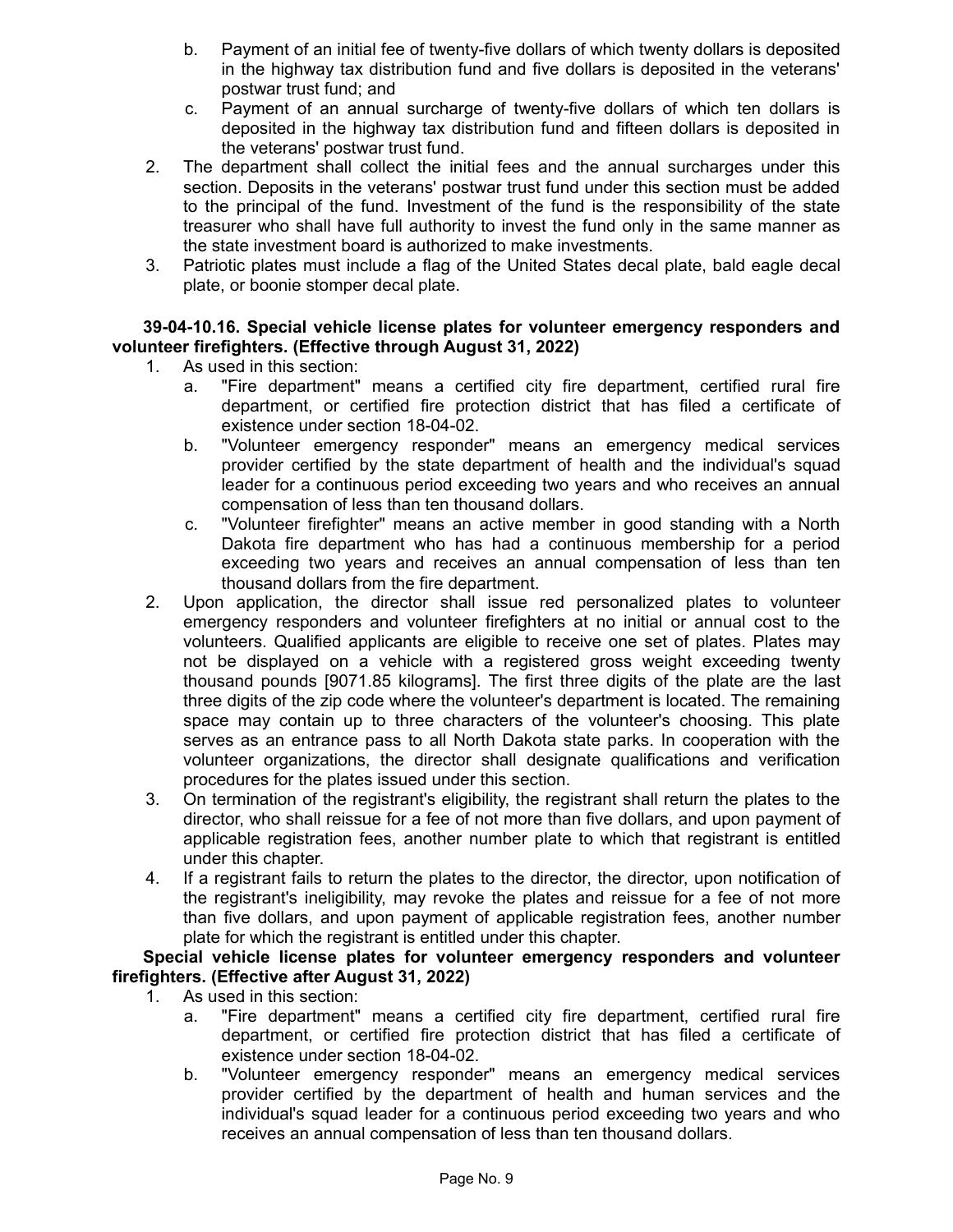- c. "Volunteer firefighter" means an active member in good standing with a North Dakota fire department who has had a continuous membership for a period exceeding two years and receives an annual compensation of less than ten thousand dollars from the fire department.
- 2. Upon application, the director shall issue red personalized plates to volunteer emergency responders and volunteer firefighters at no initial or annual cost to the volunteers. Qualified applicants are eligible to receive one set of plates. Plates may not be displayed on a vehicle with a registered gross weight exceeding twenty thousand pounds [9071.85 kilograms]. The first three digits of the plate are the last three digits of the zip code where the volunteer's department is located. The remaining space may contain up to three characters of the volunteer's choosing. This plate serves as an entrance pass to all North Dakota state parks. In cooperation with the volunteer organizations, the director shall designate qualifications and verification procedures for the plates issued under this section.
- 3. On termination of the registrant's eligibility, the registrant shall return the plates to the director, who shall reissue for a fee of not more than five dollars, and upon payment of applicable registration fees, another number plate to which that registrant is entitled under this chapter.
- 4. If a registrant fails to return the plates to the director, the director, upon notification of the registrant's ineligibility, may revoke the plates and reissue for a fee of not more than five dollars, and upon payment of applicable registration fees, another number plate for which the registrant is entitled under this chapter.

## **39-04-11. Display of number plates and tabs.**

Unless otherwise provided by law, an individual may not operate a vehicle on a public highway of this state unless the vehicle has a distinctive number assigned to the vehicle by the department, and two number plates, bearing the distinctive number conspicuously displayed, horizontally and in an upright position, one on the front and one on the rear of the vehicle, each securely fastened, except number plates assigned to a housetrailer must be attached to the rear of the housetrailer. Number plates assigned to a motorcycle or trailer must be attached to the rear of the motorcycle or trailer and may be displayed vertically. When only one number plate is furnished for an apportioned vehicle registered under the international registration plan as authorized in section 39-19-04, truck tractor, or semitrailer, the plate must be attached to the front of the apportioned vehicle or truck tractor and the rear of the semitrailer. The bottom of each number plate must be at a height of not less than twelve inches [30.48 centimeters] above the level surface upon which the vehicle stands. Each plate must be mounted in a visible manner that clearly displays the distinctive number assigned to the vehicle and the name of the state on the plate. As far as is reasonably possible, the plates must at all times be kept free and clear of mud, ice, or snow so as to be clearly visible and all number plates, markers, or evidence of registration or licensing except for the current year must be removed from the vehicle. All vehicle license plates issued by the department are the property of the department for the period for which the plates are valid. An annual registration tab or sticker for the current registration year must be displayed on each number plate, in the area designated by the department for the tab or sticker, in those years for which tabs or stickers are issued in lieu of number plates.

## **39-04-12. Contents of number plates - Size of letters and numerals on plates - Reflectorized - Tabs or stickers.**

1. Number plates must be of metal or other suitable material bearing the name of the state, either in full or by abbreviation, the number of the year, the slogan "Peace Garden State" and a distinctive number for assignment to each vehicle. The distinctive number may be in figures or a combination of figures and letters and must be of a size clearly distinguishable by law enforcement officers and individuals generally. To reduce highway accidents at night all number plates must be legible for a minimum distance of one hundred feet [30.48 meters] to an approaching motorist by day or night with lawful headlight beams and without other illumination. Each plate must be treated with a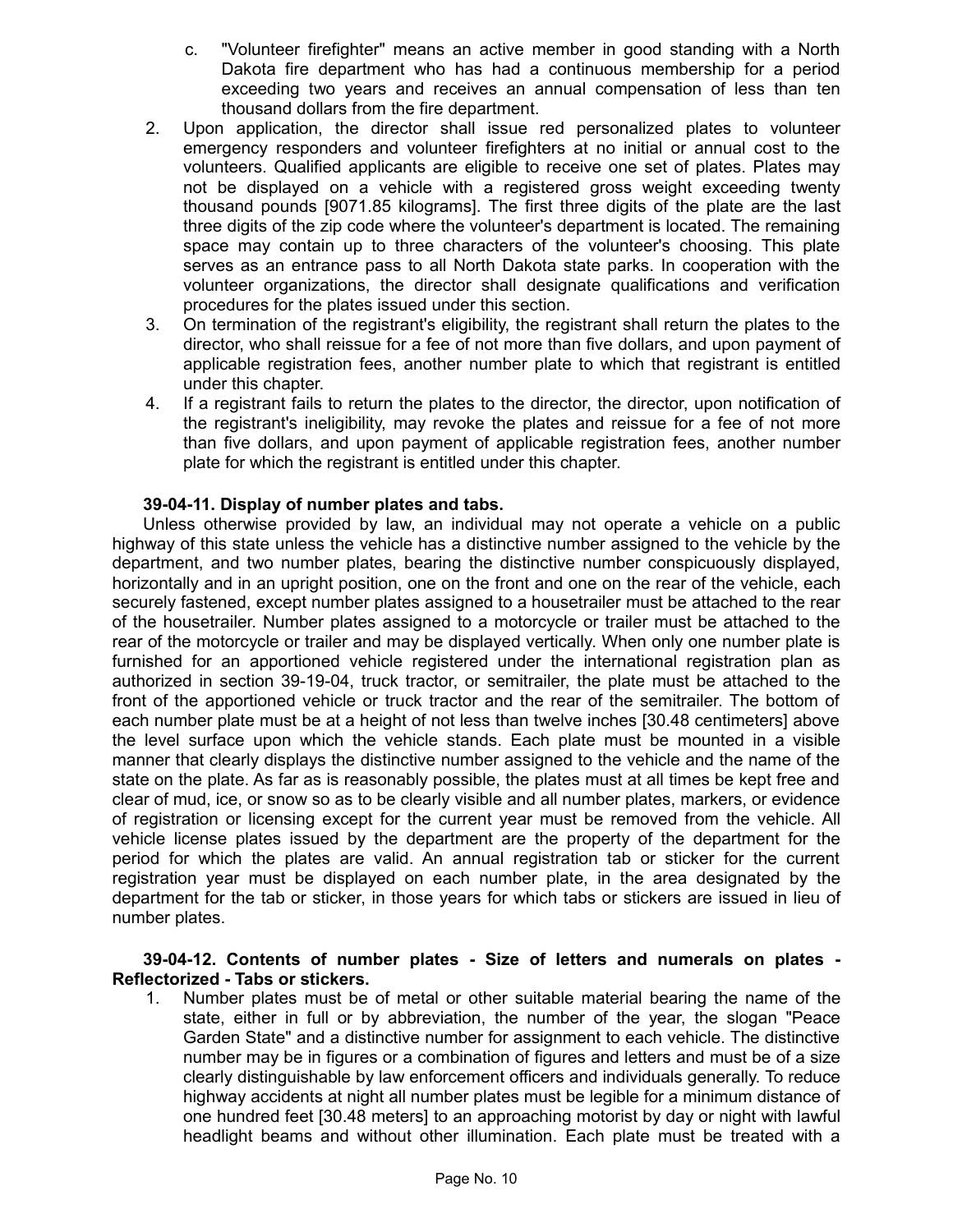reflectorized material according to the specifications prescribed by the department. The department shall furnish for each annual registration a year plate, tab, or sticker to designate the year registration. The plate, tab, or sticker must show the registration year for which issued, and is valid only for that year.

2. The department may provide to an owner of a fleet of one hundred or more vehicles number plates that are valid for as many as six consecutive years and that are exempt from the requirements of evidence of annual validation. The registrant shall file with the department a corporate surety bond in an amount the department determines to be reasonable and adequate, and conditioned that the owner will pay the annual fee at the beginning of each annual registration period for which the number plates are valid.

## **39-04-13. Duplicates to be obtained of number plate, tab, sticker, or registration card if lost, mutilated, or illegible - Fee.**

If any number plate, tab, sticker, or registration card issued under the provisions of this chapter is lost, mutilated, or becomes illegible, the person who is entitled thereto shall make immediate application for and obtain a duplicate or substitute upon furnishing information of such fact satisfactory to the department and upon payment of the cost of issuing the duplicate item, not to exceed the sum of five dollars for each duplicate number plate, tab, sticker, or registration card issued. The department may issue a duplicate number plate, tab, sticker, or registration card at no cost to the owner when satisfied the vehicle owner did not receive the original number plate, tab, sticker, or registration card which was issued.

## **39-04-14. Renewal of registration.**

Every vehicle registration, except those described in sections 39-04-14.1 and 39-04-14.4, under this chapter expires on December thirty-first each year and must be renewed annually upon application by the owner and by payment of the fees required by law, such renewal to take effect on the first day of January each year. An owner who has made proper application for renewal of registration of a vehicle previous to January first but who has not received the number plates, plate, or registration card for the ensuing year is entitled to operate or permit the operation of such vehicle upon the highways upon displaying thereon the number plates or plate issued for the preceding year for such time, to be prescribed by the department, as may be required for the issuance of the new plates. If a previously registered motor vehicle whose registered gross weight exceeds twenty thousand pounds [9071.84 kilograms] is purchased during the period the vehicle's registration in this state is expired, the registration fee must be prorated on a monthly basis from the date of purchase to January first.

## **39-04-14.1. Renewal of registration of motor vehicles under certain weight.**

Except as otherwise provided in this section, the registration of a motor vehicle whose registered gross weight does not exceed twenty thousand pounds [9071.84 kilograms] expires on the last day of the month which is the anniversary of the month it was originally registered. The registration may be renewed annually on application by the owner and payment of fees required by law. The renewal takes effect on the first day of the first month of the registration period. An owner of more than one vehicle qualifying for staggered registration under this section may renew all of the owner's vehicles in the same month. The director shall prorate the registration fees accordingly. If a previously registered motor vehicle whose registered gross weight does not exceed twenty thousand pounds [9071.84 kilograms] is purchased during the period the vehicle's registration in this state is expired, the department shall collect the annual registration fee under section 39-04-19 and shall issue registration that expires on the last day of the month that is the anniversary of the month the vehicle was purchased.

## **39-04-14.2. Staggered registration for apportioned vehicles.**

The director may establish a procedure for the implementation of a staggered registration system for vehicles registered pursuant to the international registration plan. Procedures established under this section may provide for a one-time collection of up to eighteen months of registration fees.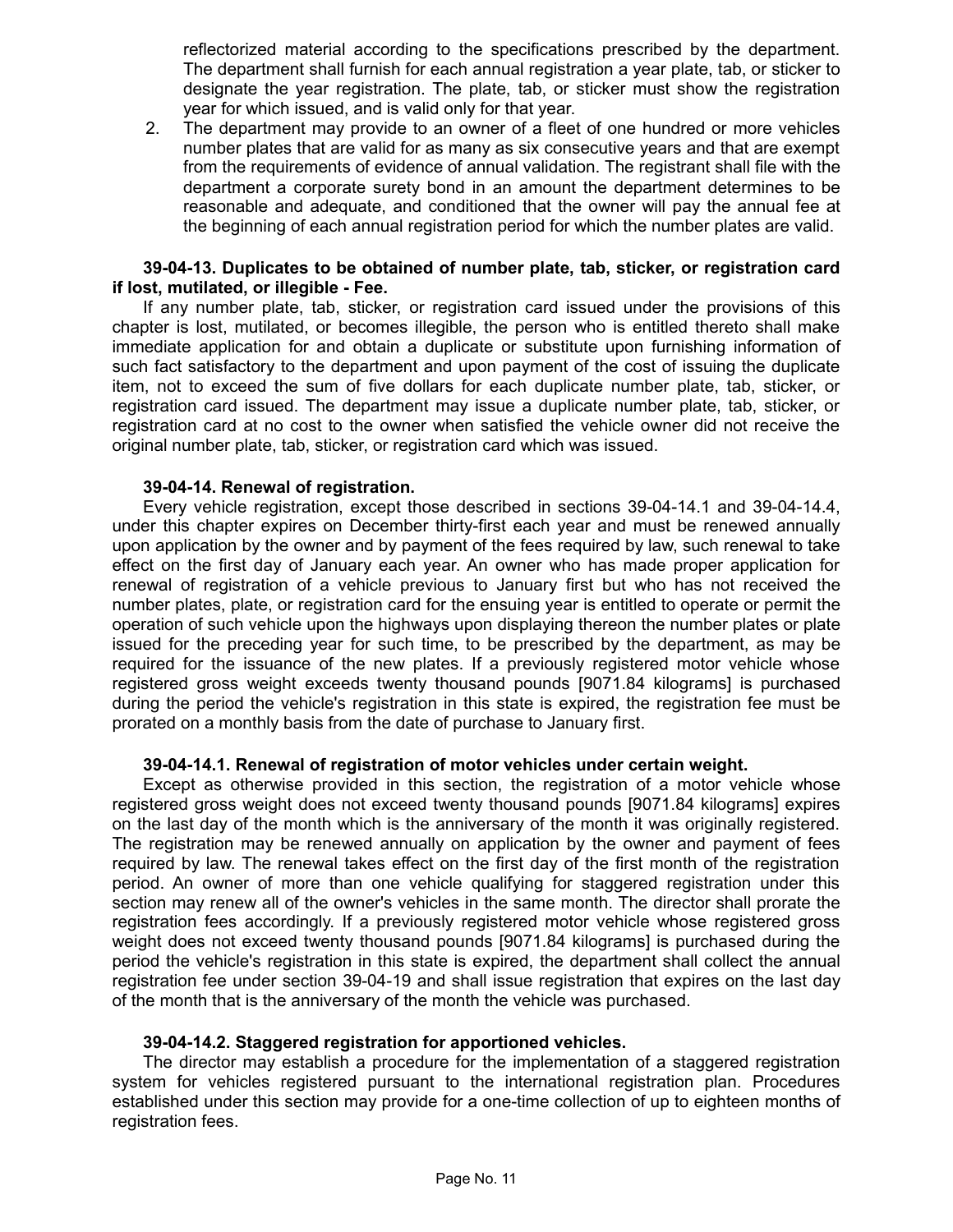## **39-04-14.3. Online registration renewal receipt showing compliance with registration is prima facie evidence.**

The possession of a receipt, via the department's online registration renewal service, is prima facie evidence of compliance with motor vehicle registration laws, with reference to the vehicle therein described, for a period of fifteen days from the date of the printed receipt.

# **39-04-14.4. Renewal of motorcycle registration.**

Every motorcycle registration under this chapter expires on March thirty-first and must be renewed every year upon application by the owner and by payment of the fees required by law. The renewal takes effect on the first day of April. The department may prorate the initial registration fee.

## **39-04-15. When registration fees become due and delinquent.**

The registration fee for a vehicle becomes due as soon as the vehicle is used upon the highways of this state. The registration for a vehicle becomes delinquent immediately upon expiration of the prior registration.

**39-04-15.1. Installment registration of vehicles licensed for a gross weight in excess of thirty-six thousand pounds [16329.33 kilograms] - Delinquencies - Penalty.**

Repealed by S.L. 1983, ch. 423, § 2.

## **39-04-16. Penalty for delinquent registration fees - Exceptions.**

Repealed by S.L. 1975, ch. 328, § 1.

## **39-04-17. Certificate of notary showing compliance with registration is prima facie evidence - Penalty.**

The possession of a certificate made out by a notary public or an authorized agent of a licensed vehicle dealer who took the acknowledgment of the application when the vehicle was first registered or required to be registered under the laws of this state, if such certificate shows the date of application, the make, registered weight, and year model of the motor vehicle, the manufacturer's number of the motor vehicle which such application describes, and further shows that such notary public, or authorized agent of a vehicle dealer, personally mailed the application with the remittance fee, is prima facie evidence of compliance with motor vehicle law with reference to the vehicle therein described, for a period of seventy-five days from the date of such application. Any violation of this section is an infraction punishable by a fine of not less than fifty dollars.

## **39-04-18. Motor vehicles exempt from registration fees - Reciprocal use of state highways by foreign licensed motor vehicles.**

- 1. a. Except as provided in this section, a motor vehicle as defined in section 39-01-01 or a trailer operated or intended to be operated upon a highway, road, or street in this state must be registered annually with the department.
	- b. A semitrailer or a farm trailer operated or intended to be operated upon a highway, road, or street in this state must be registered with the department either annually or permanently, at the discretion of the registrant.
	- c. A vehicle being operated on highways, roads, or streets of this state must display license plates as furnished by the department upon payment of the fees prescribed in this chapter.
	- d. Upon satisfactory proof to the department that a motor vehicle owned by a resident of this state was not used upon any of the highways of this state in any one or more years, the motor vehicle may be registered upon payment of the registration fee for the current year.
	- e. A resident of the state of North Dakota, serving in the armed forces of the United States for a period of time greater than one year, may relicense a motor vehicle owned by the veteran without paying a fee or penalty for the intervening years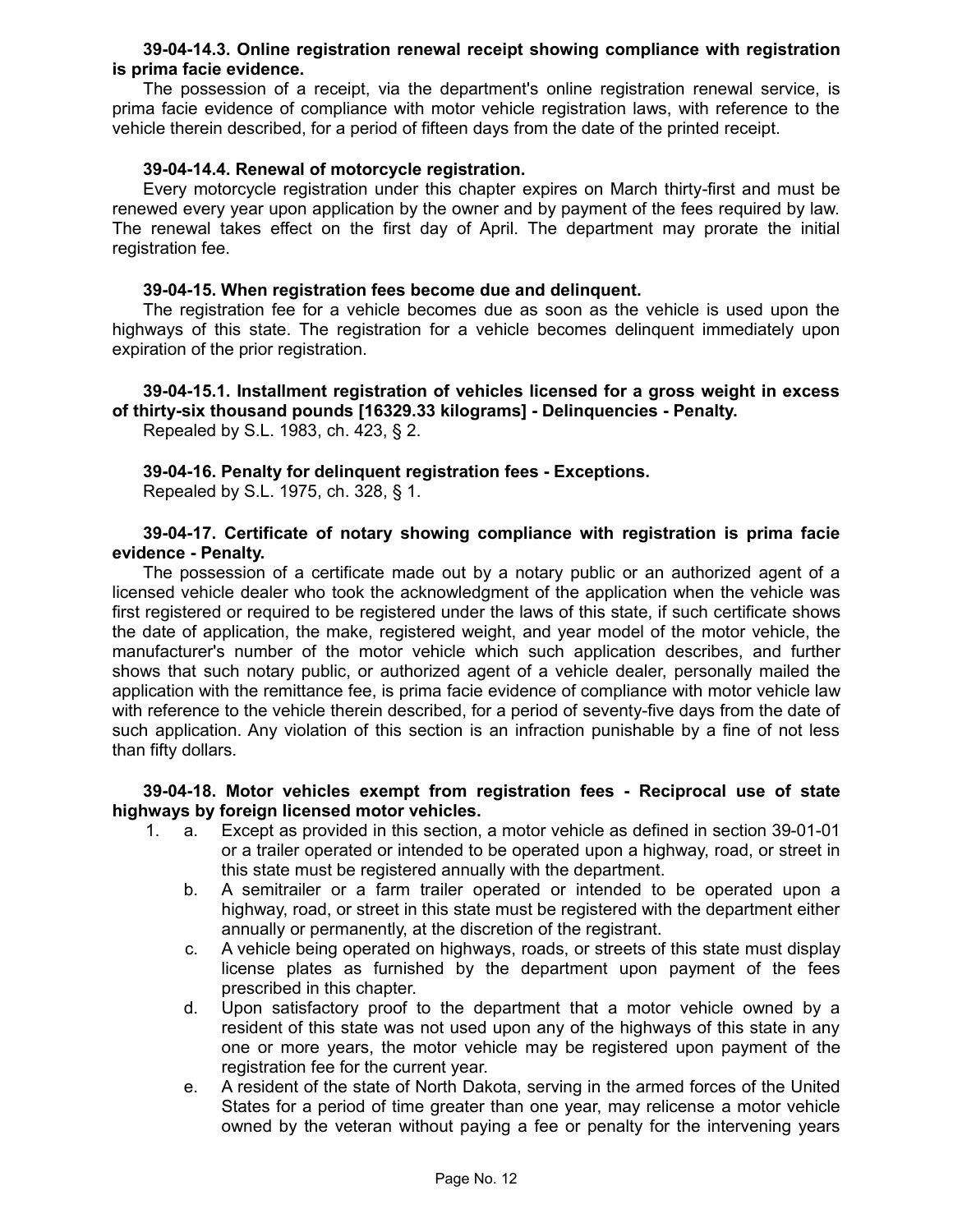when the vehicle was not licensed, providing the veteran shows by suitable affidavit that the vehicle was not in use during a year in which it was not licensed. The vehicle must be licensed for the license fee applicable to the month of the year in which application for license is made.

- 2. The following motor vehicles may be operated upon the highways, roads, and streets of this state without being registered, under such limitations as are herein specified; provided, however, that whenever the department determines that it is to the best interest of the state of North Dakota and determines by reciprocal agreement or otherwise that as great or greater privileges are not granted North Dakota residents while traveling in other states or territories, the department may cancel or limit the application of any exception to residents or motor vehicles from such other state or territory:
	- a. Farm tractors as defined in section 39-01-01, special mobile equipment and road rollers and other road construction or maintenance machinery that cannot be operated on the highways and streets of this state in a normal operating manner.
	- b. Motor vehicles owned by or in possession of Indian mission schools, by this state or any of its agencies, departments, or political subdivisions, including school districts possessing a motor vehicle or vehicles used for driver education instruction, or by any entity located upon the international boundary line between the United States of America and Canada used and maintained as a memorial to commemorate the long-existing relationship of peace and good will between the people and the governments of the United States of America and Canada and to further international peace among the nations of the world; provided, however, that the vehicles must display license plates provided by the department at actual cost. Upon request, qualifying law enforcement motor vehicles must be issued a license plate under section 39-04-10.9.

Each motor vehicle loaned or furnished by a licensed North Dakota motor vehicle dealer to a school district in North Dakota to be used exclusively for instructing pupils in the driver education and training program conducted by the school district will be assigned an official license plate. The license plates must be used only on the motor vehicles furnished by dealers and used in the driver education program, and for no other purpose except for garaging and safekeeping of the motor vehicle.

A person may not use a driver education motor vehicle bearing official license plates for any purpose other than driver education course instruction. A person is not in violation of this subdivision if the person is required by the dealer or a school administrator to house or otherwise protect the vehicle at the person's home or other facility.

c. Motor vehicles registered in any other state or territory when coming into this state a distance not exceeding twenty miles [32.19 kilometers]; provided, however, that such motor vehicles have displayed thereon the current license plates issued by the state or territory in which they are registered and provided further that the owners or operators thereof are not residents of this state. Nor may such vehicles be required to pay any other tax, and no registration fee or tax may be required when such vehicles do not leave the incorporated limits of any city while in the state of North Dakota within a zone circumscribed by a line running parallel to the corporate limits of any city or contiguous cities and twenty miles [32.19 kilometers] distant therefrom. This section does not prevent trucks from coming into the state such distance as shall be necessary to reach the nearest railway shipping station. For purposes of this subdivision, an individual is a resident of this state if the individual is gainfully employed or engages in any trade, profession, or occupation within this state and owns, leases, or rents a place of residence or otherwise lives within this state for the purposes of employment, or regardless of domicile or any other circumstance, remains in this state for a period of at least ninety consecutive days. For purposes of this subdivision, a resident does not include a student at a university, college, or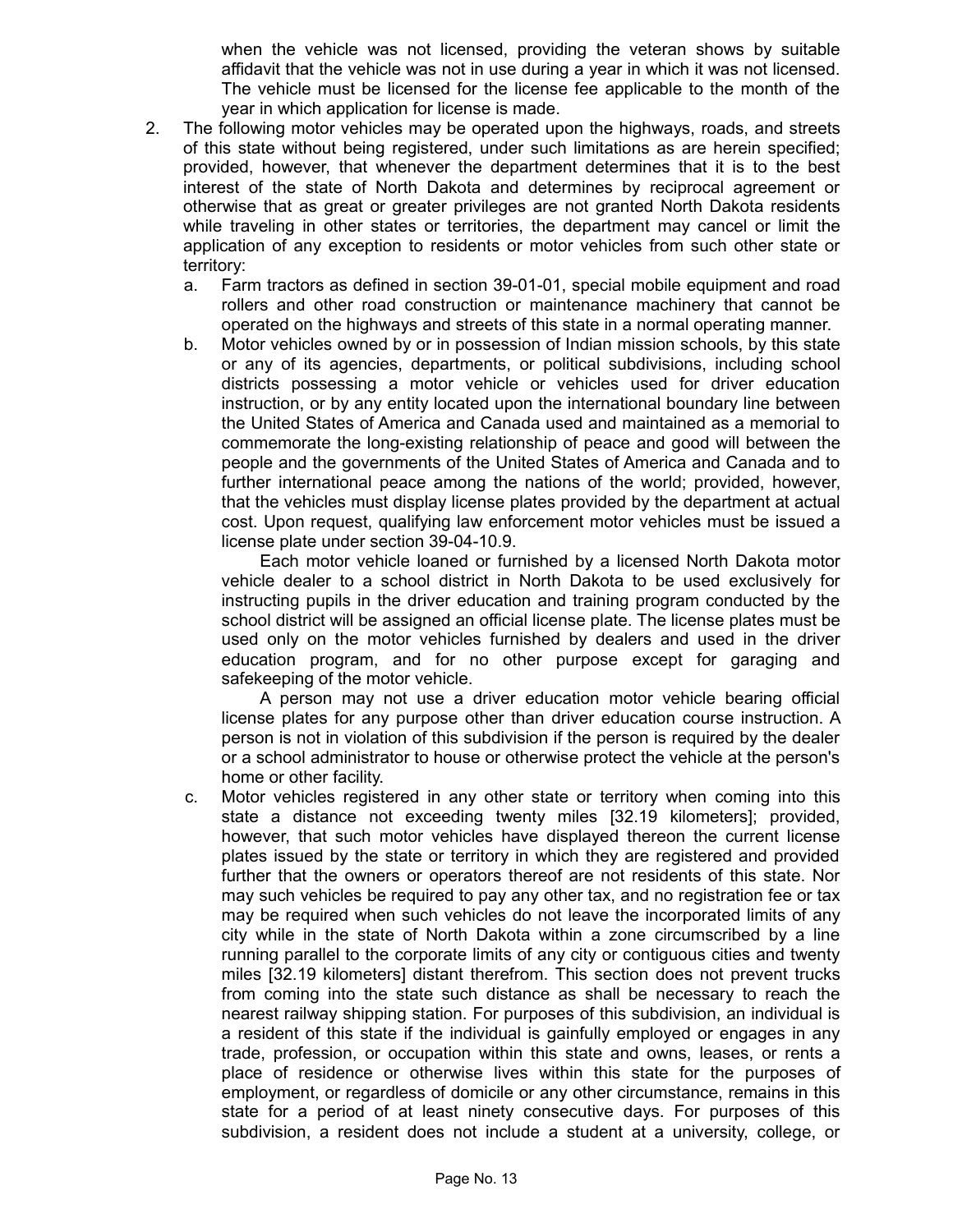technical school in this state or a daily commuter from another jurisdiction if that jurisdiction exempts the vehicle of a daily commuter from this state from registration in that jurisdiction under a reciprocity agreement.

- d. Motor vehicles owned and operated by the United States government, or any foreign government, or any of their agencies or departments; provided, however, that such motor vehicles must display identification plates.
- e. Passenger motor vehicles registered in any other state or territory; provided, however, that such motor vehicles have displayed thereon the current license plates issued by the state or territory in which they are registered and provided further that the owners or operators thereof are not residents of this state. For purposes of this subdivision, an individual is a resident of this state if the individual is gainfully employed or engages in any trade, profession, or occupation within this state and owns, leases, or rents a place of residence or otherwise lives within this state for the purposes of employment, or regardless of domicile or any other circumstance, remains in this state for a period of at least ninety consecutive days. For purposes of this subdivision, a resident does not include a student at a university, college, or technical school in this state or a daily commuter from another jurisdiction if that jurisdiction exempts the vehicle of a daily commuter from this state from registration in that jurisdiction under a reciprocity agreement.
- f. Motor vehicles owned and operated by a manufacturer of motor vehicles when such motor vehicles are operated or moved such distance as may be authorized by the director from the factory where manufactured or assembled, to a depot or place of shipment or other point of delivery; provided, however, that such vehicles have displayed in plain sight the name and address of the manufacturer and a written permit from local police authorities.
- g. Motor vehicles owned and operated by a licensed North Dakota motor vehicle dealer from a railway depot, warehouse, salesroom, or place of shipment; provided, however, that such vehicles have displayed in plain sight the name and address of the dealer and a written permit from the local police authorities.
- h. Motor vehicles owned and operated by nonresidents engaged in harvest of agricultural products from June first through December thirty-first of any one year; provided, however, that such motor vehicles have displayed thereon a decal or other means of identification issued by the director upon payment of a fee of fifty dollars.
- i. Vehicles owned by nonresident military personnel stationed in this state and operated by such military personnel or their dependents, provided such vehicle is registered in the state or territory whereof such military person is a resident, and provided further that current license plates from such state or territory are displayed on such vehicle.
- j. Motor vehicles not exceeding twenty-six thousand pounds [11793.40 kilograms] registered gross weight owned and operated by a disabled veteran under the provisions of Public Law 79-663 [38 U.S.C. 3901], a disabled veteran who has a one hundred percent service-connected disability as determined by the department of veterans' affairs, or a disabled veteran who has an extra-schedular rating to include individual unemployability that brings the veteran's total disability rating to one hundred percent as determined by the department of veterans' affairs is entitled to display either a distinctive license plate or a standard plate that does not identify the veteran as a veteran or disabled veteran which is issued by the department. This exemption applies to no more than two such motor vehicles owned by a disabled veteran at any one time. A surviving spouse of a disabled veteran who has not remarried and who is receiving department of veterans' affairs dependency and indemnity compensation retains the exemption of the deceased veteran who qualified under this subdivision for one vehicle.
- k. Motor vehicles having not over two axles and not being used in combination owned and operated by nonresidents and any motor vehicle or combination of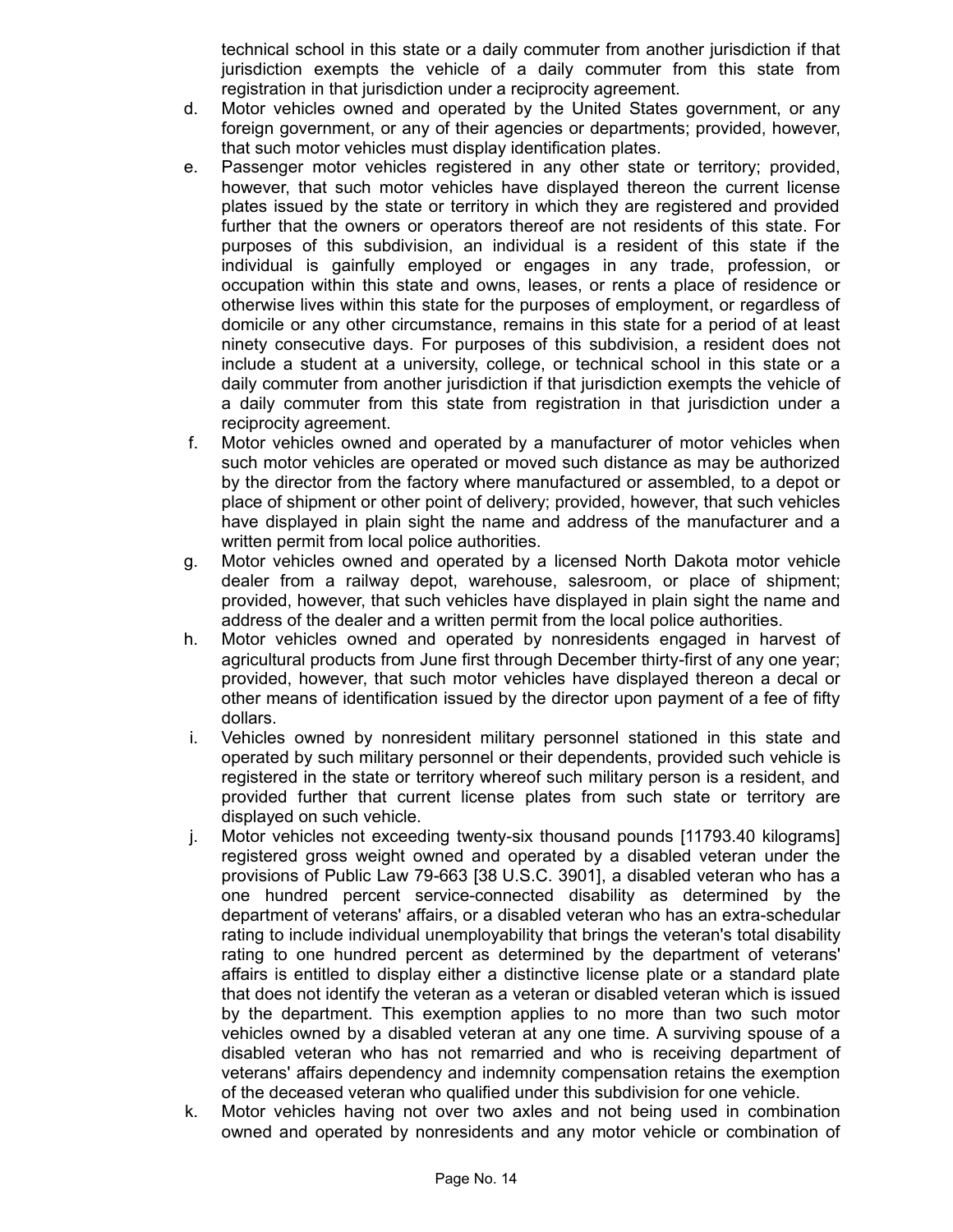three axles or more operated in this state pursuant to a proportional licensing or other agreement or arrangement with any jurisdiction having motor vehicle registration authority.

l. Motor vehicles owned and operated by a resident building mover or by a resident well driller; provided, however, that such vehicles are used only for moving buildings or building-moving equipment, or are used only for drilling water wells or moving water well-drilling equipment; provided, further, that such vehicles display a license plate issued by the director upon the payment of a fee of twenty-five dollars for two axle trucks, fifty dollars for tandem axle trucks and single axle truck-tractor units, and seventy-five dollars for each tandem axle truck-tractor unit.

Any vehicle which has been issued this special motor vehicle license may be registered under the regular motor vehicle registration law, by payment of the difference between the amount paid for the special motor vehicle license and the regular registration fee for such vehicle.

Any vehicle which has been issued this special motor vehicle license and is found being operated upon the highways of this state without being equipped with special house-moving or well-drilling equipment shall forfeit the fee paid and, in addition, must be required to register under the regular motor vehicle registration law of this state. None of the above limitations may be construed as restricting the operation of the special licensed vehicle when such operation would not require a greater fee than that paid for this operation.

- m. Any trailer, semitrailer, or farm trailer when the gross weight, not including the weight of the towing vehicle, does not exceed one thousand five hundred pounds [680.39 kilograms] and it is not for hire or commercial use, or when used to transport recreational vehicles or boats and it is not for hire or commercial use.
- n. Any vehicle which is driven or moved upon a highway only for the purpose of crossing the highway from one property to another. The crossing must be made at an angle of approximately ninety degrees to the direction of the highway.
- o. Passenger motor vehicles, house cars, or pickup trucks not exceeding twenty thousand pounds [9071.84 kilograms] registered gross weight owned and operated by a resident who, while serving in the United States armed forces, was a prisoner of war and has received an honorable discharge from the United States armed forces is entitled to display a distinctive license plate issued by the department. This exemption also applies to any passenger motor vehicle, house car, or pickup truck not exceeding twenty thousand pounds [9071.84 kilograms] registered gross weight subsequently purchased or acquired by such a former prisoner of war. This exemption applies to no more than two motor vehicles owned by a former prisoner of war at any one time. A surviving spouse of a former prisoner of war who has not remarried retains the exemption of the deceased veteran who qualified under this subdivision for one vehicle.
- p. Motor vehicles not exceeding twenty-six thousand pounds [11793.40 kilograms] registered gross weight owned and operated by a veteran who was awarded the purple heart is entitled to a distinctive license plate issued by the department. This exemption applies to one motor vehicle owned by a veteran who was awarded the purple heart.

# **39-04-18.1. Failure to register upon gainful employment.**

A person operating a motor vehicle in violation of subdivision c or e of subsection 2 of section 39-04-18 shall purchase an annual registration for that motor vehicle for a fee that is not discounted from the appropriate amount listed in a table in section 39-04-19. A law enforcement officer may issue a registration for that vehicle and shall remit the registration fee to the department of transportation. The department shall provide for evidence of registration to be issued by a law enforcement officer enforcing subdivision c or e of subsection 2 of section 39-04-18.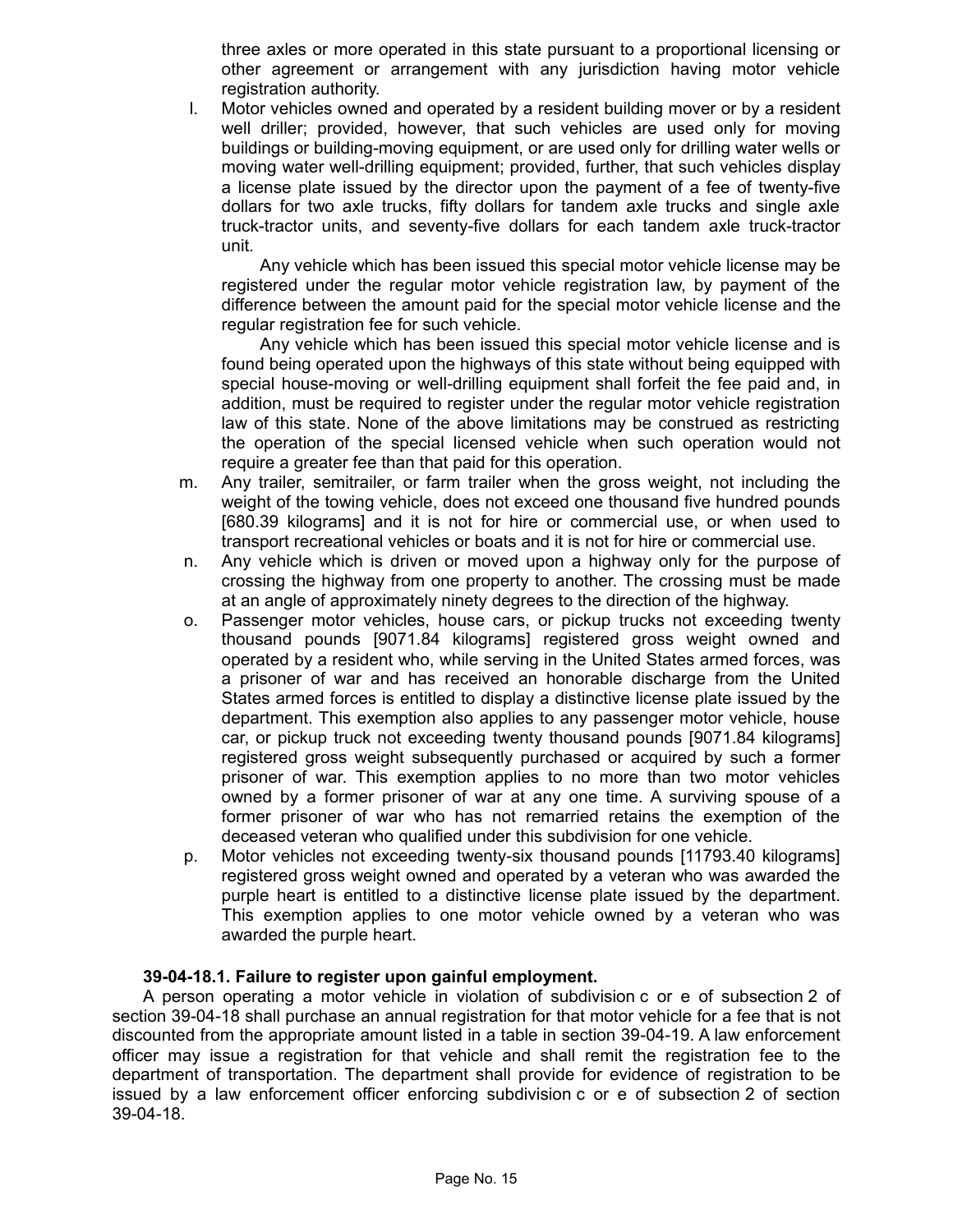# **39-04-18.2. Temporary motor vehicle registration - Fees.**

- 1. Any owner, lessee, or operator of a motor vehicle who is employed in this state on a temporary or full-time basis may choose to purchase a temporary registration permit in lieu of registering the vehicle pursuant to section 39-04-18, if the vehicle displays a valid registration and license plate from another jurisdiction and is properly insured. Application for the temporary registration permit must be made in the manner and form prescribed by the department. The temporary registration permit must bear a distinctive number assigned to the vehicle and an expiration date. At all times the operator shall ensure that the temporary registration permit is displayed and clearly visible on the vehicle in a manner prescribed by the department. Motor vehicles temporarily registered under this section may be registered without a title transfer or imposition of motor vehicle excise tax. The operator shall keep evidence of registration from the other jurisdiction in the motor vehicle and provide evidence of registration to a law enforcement officer or the department, upon request.
- 2. Motor vehicles temporarily registered in this state must be furnished a permit as follows:
	- a. Passenger vehicles, pickups, vans, and trucks not exceeding twenty thousand registered gross weight pounds [9071.84 kilograms] temporarily registered in this state must be furnished a permit upon payment of sixty dollars for six months or one hundred twenty dollars for twelve months of required registration.
	- b. Trucks or combinations of trucks and trailers weighing more than twenty thousand registered gross weight pounds [9071.84 kilograms] temporarily registered in this state must be furnished a permit upon payment of the following fees:

| Weight           | Six-Month Fee | <b>Twelve-Month Fee</b> |
|------------------|---------------|-------------------------|
| 20,001 - 42,000  | \$220         | \$440                   |
| 42,001 - 62,000  | \$380         | \$760                   |
| 62,001 - 82,000  | \$530         | \$1,060                 |
| 82,001 - 105,500 | \$900         | \$1,800                 |
|                  |               |                         |

- c. Motorcycles temporarily registered in this state must be furnished a permit upon payment of thirty dollars for six months or sixty dollars for twelve months.
- d. An additional fee of ten dollars applies to each temporary registration permit.

# **39-04-19. Motor vehicle registration fees and mile tax.**

Motor vehicles required to pay registration fees or a mile tax shall pay the following fees:

- 1. Nonresidents electing to pay mile tax in lieu of registration, when authorized to do so by the department, shall pay a fee of twenty dollars for a trip permit which is valid for a period of seventy-two hours. All fees collected under the provisions of this subsection must be credited to the state highway fund.
- 2. Motor vehicles required to be registered in this state must be furnished license plates upon the payment of the following annual fees; however, if a motor vehicle, including a motorcycle or trailer, first becomes subject to registration other than at the beginning of the registration period, such fees must be prorated on a monthly basis. The minimum fee charged hereunder must be five dollars:
	- a. Passenger motor vehicles:

|                 |                | <b>YEARS REGISTERED</b> |             |            |
|-----------------|----------------|-------------------------|-------------|------------|
|                 | 1st, $2nd$ ,   | 7th, 8th,               | 10th, 11th, | 13th and   |
| Gross           | 3rd, 4th, 5th, | and 9th                 | and 12th    | Subsequent |
| Weights         | and 6th Years  | Years                   | Years       | Years      |
| Less than 3,200 | \$73           | \$65                    | \$57        | \$49       |
| 3,200 - 4,499   | 93             | 81                      | 69          | 57         |
| 4,500 - 4,999   | 111            | 94                      | 79          | 63         |
| 5,000 - 5,999   | 142            | 120                     | 98          | 76         |
| 6,000 - 6,999   | 175            | 146                     | 117         | 89         |
| 7,000 - 7,999   | 208            | 172                     | 137         | 102        |
| 8,000 - 8,999   | 241            | 199                     | 157         | 115        |
| 9,000 and over  | 274            | 225                     | 177         | 128        |
|                 |                |                         |             |            |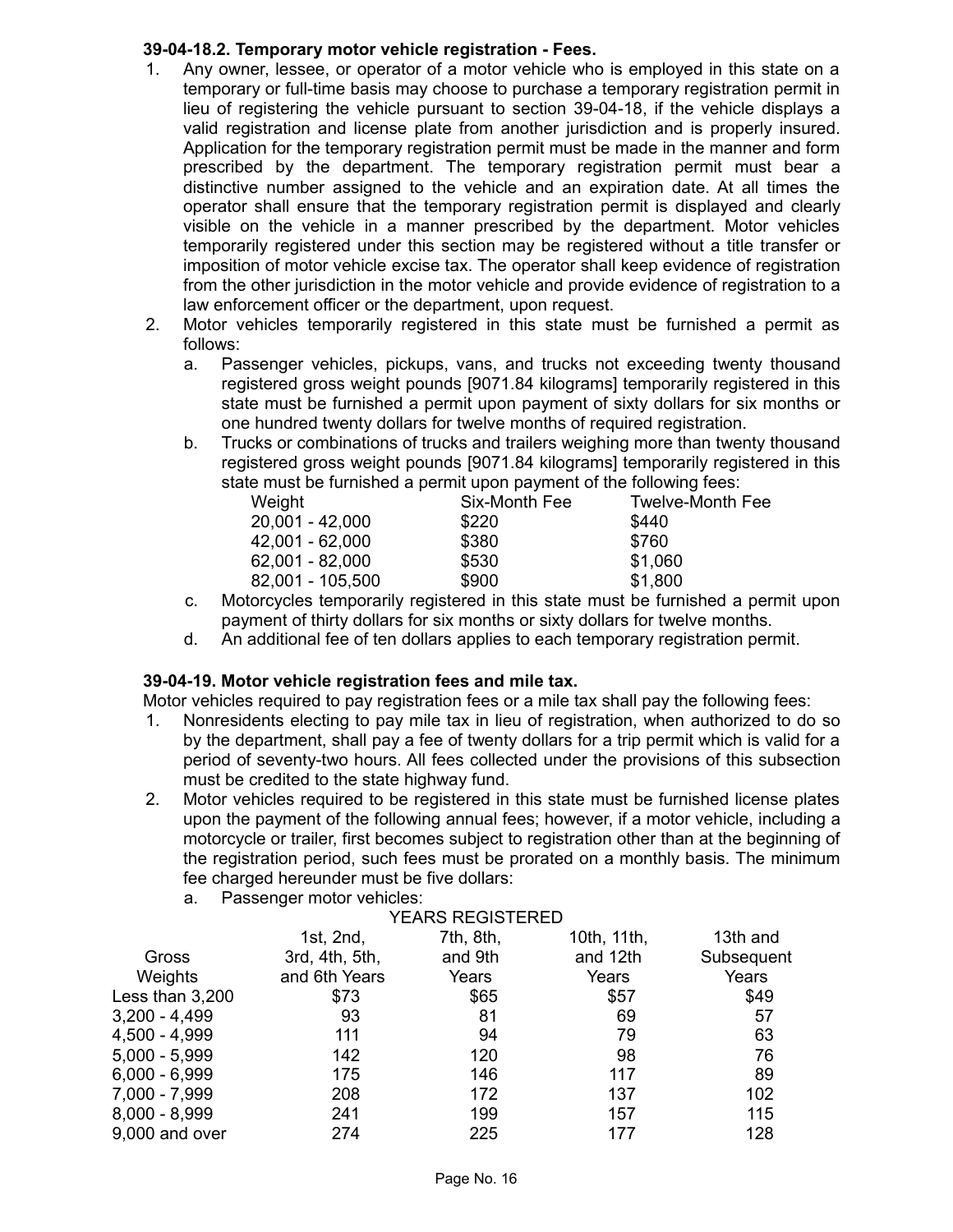A house car is subject to registration at the rates prescribed for other vehicles under this subdivision modified by using the weight applicable to a vehicle whose weight is forty percent of that of the house car, but not using a weight of less than four thousand pounds [1814.35 kilograms].

A pickup truck is subject to registration at the rates prescribed for other vehicles under this subdivision by applying the shipping weight of the vehicle to the fee schedule. At a minimum, the registered gross weight displayed on the registration card for a pickup truck must be twice the shipping weight of the vehicle. Unless otherwise exempted by this chapter, the owner of a pickup truck shall request the registered gross weight of the pickup truck be increased to ensure the registered gross weight is sufficient to include the total weight of the vehicle and any load transported on or by the vehicle. For purposes of this subdivision, a pickup truck is a motor vehicle with a manufacturer's gross vehicle weight rating of less than eleven thousand five hundred pounds [5216.31 kilograms], with an unladen weight of less than eight thousand pounds [3628.74 kilograms], and which is equipped with an open box-type bed not exceeding nine feet [2.74 meters] in length.

b. Schoolbuses, buses for hire, buses owned and operated by religious, charitable, or nonprofit organizations and used exclusively for religious, charitable, or other public nonprofit purposes, and trucks or combination trucks and trailers, including commercial and noncommercial trucks, except those trucks or combinations of trucks and trailers which qualify for registration under this subsection or subsection 5: YEARS REGISTERED

|                   |                | YEARS REGISTERED        |                 |            |            |
|-------------------|----------------|-------------------------|-----------------|------------|------------|
|                   | 1st            | 7th                     | 10th            | 13th       | 20th and   |
| Gross             | Through        | Through                 | Through         | Through    | Subsequent |
| Weights           | 6th Years      | 9th Years               | 12th Years      | 19th Years | Years      |
| Not over 4,000    | \$71           | \$58                    | \$53            | \$50       | \$49       |
| $4,001 - 6,000$   | 76             | 63                      | 57              | 51         | 50         |
| $6,001 - 8,000$   | 81             | 68                      | 61              | 52         | 51         |
| 8,001 - 10,000    | 86             | 73                      | 65              | 54         | 53         |
| 10,001 - 12,000   | 91             | 78                      | 69              | 56         | 55         |
| 12,001 - 14,000   | 96             | 83                      | 73              | 59         | 58         |
| 14,001 - 16,000   | 101            | 88                      | 77              | 62         | 61         |
| 16,001 - 18,000   | 106            | 93                      | 81              | 64         | 63         |
| 18,001 - 20,000   | 109            | 96                      | 83              | 65         | 64         |
|                   |                | <b>YEARS REGISTERED</b> |                 |            |            |
|                   | 1st, 2nd, 3rd, |                         | 8th, 9th, 10th, | 13th and   |            |
| Gross             | 4th, 5th, 6th, |                         | 11th, and       | Subsequent |            |
| Weights           | and 7th Years  |                         | 12th Years      | Years      |            |
| 20,001 - 22,000   | \$139          |                         | \$113           |            | \$100      |
| 22,001 - 26,000   | 191            |                         | 161             |            | 145        |
| 26,001 - 30,000   | 252            |                         | 210             |            | 188        |
| 30,001 - 34,000   | 318            |                         | 263             |            | 235        |
| 34,001 - 38,000   | 379            |                         | 312             |            | 278        |
| 38,001 - 42,000   | 440            |                         | 361             |            | 320        |
| 42,001 - 46,000   | 501            |                         | 409             |            | 363        |
| 46,001 - 50,000   | 562            |                         | 458             |            | 406        |
| $50,001 - 54,000$ | 632            |                         | 516             |            | 457        |
| 54,001 - 58,000   | 693            |                         | 565             |            | 500        |
| 58,001 - 62,000   | 755            |                         | 614             |            | 543        |
| 62,001 - 66,000   | 815            |                         | 662             |            | 586        |
| 66,001 - 70,000   | 876            |                         | 711             |            | 628        |
| 70,001 - 74,000   | 937            |                         | 760             |            | 671        |
| 74,001 - 78,000   | 998            |                         | 809             |            | 714        |
| 78,001 - 82,000   | 1,059          |                         | 858             |            | 757        |
|                   |                |                         |                 |            |            |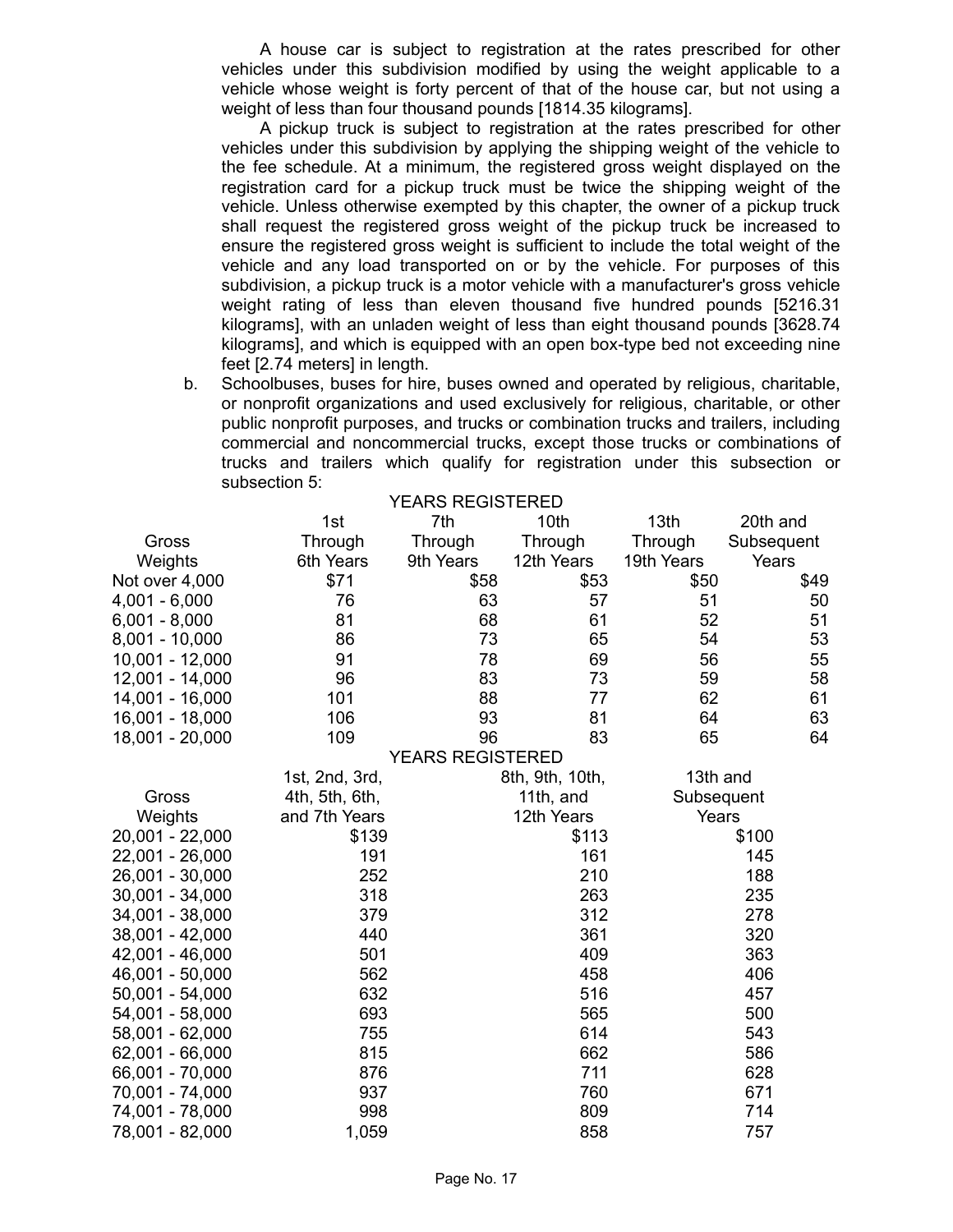| 82,001 - 86,000   | 1,182 | 963   | 844   |
|-------------------|-------|-------|-------|
| 86,001 - 90,000   | 1,304 | 1.067 | 931   |
| $90,001 - 94,000$ | 1,426 | 1.172 | 1.018 |
| 94,001 - 98,000   | 1,548 | 1.277 | 1,106 |
| 98,001 - 102,000  | 1.670 | 1,381 | 1,193 |
| 102,001 - 105,500 | 1,792 | 1,486 | 1,280 |
|                   | .     |       |       |

c. Motorcycles, fifteen dollars.

- 3. Motor vehicles acquired by disabled veterans under the provisions of Public Law 79-663 [38 U.S.C. 3901] are exempt from the payment of state sales or use tax and, if paid, such veterans are entitled to a refund. This exemption also applies to any passenger motor vehicle or pickup truck not exceeding twenty-six thousand pounds [11793.40 kilograms] registered gross weight but shall apply to no more than two such motor vehicles owned by a disabled veteran at any one time.
- 4. a. Each trailer, except a semitrailer or farm trailer, required to be registered under this chapter must be furnished registration plates upon the payment of a twenty dollar annual fee. A trailer, semitrailer, or farm trailer not required to be registered under this chapter must be furnished an identification plate upon the payment of a fee of five dollars.
	- b. A semitrailer or farm trailer required to be registered under this chapter must be furnished:
		- (1) Permanent registration plates upon the payment of a permanent registration fee of one hundred twenty dollars. The permanent registration is valid until ownership of the semitrailer or farm trailer is transferred, assigned, or if the semitrailer is destroyed or otherwise completely removed from the service of the owner; or
		- (2) Annual registration upon the payment of a twenty dollar annual fee.
	- c. Upon the request of a person with a trailer or farm trailer to whom a registration or identification plate is provided under this subsection, the department shall provide a plate of the same size as provided for a motorcycle. The department shall provide notification of this option to the person before the replacement or issuance of the plate.
- 5. Trucks or combinations of trucks and trailers weighing more than twenty thousand but not more than one hundred five thousand five hundred pounds [more than 9071.84 but not more than 47854.00 kilograms] which are used as farm vehicles only, are entitled to registration under the following fee schedule and the provisions of this subsection. Farm vehicles are considered, for the purpose of this subsection, as trucks or combinations of trucks and trailers weighing more than twenty thousand but not more than one hundred five thousand five hundred pounds [more than 9071.84 but not more than 47854.00 kilograms] owned, or leased for at least one year by a bona fide resident farmer who uses the vehicles exclusively for transporting the farmer's own property or other property on a farm work exchange basis with other farmers between farms and the usual local trading places but not in connection with any commercial retail or wholesale business being conducted from those farms, nor otherwise for hire. In addition to the penalty provided in section 39-04-41, any person violating this subsection shall license for the entire license period the farm vehicle at the higher commercial vehicle rate in accordance with the weight carried by the farm vehicle at the time of the violation.

|                   |                | <b>YEARS REGISTERED</b> |         |            |
|-------------------|----------------|-------------------------|---------|------------|
|                   | 1st, $2nd$ ,   | 7th and                 | 9th and | 11th and   |
| Gross             | 3rd, 4th, 5th, | 8th                     | 10th    | Subsequent |
| <b>Weights</b>    | and 6th Years  | Years                   | Years   | Years      |
| $20,001 - 22,000$ | \$111          | \$97                    | \$83    | \$65       |
| 22,001 - 24,000   | 116            | 101                     | 86      | 67         |
| 24,001 - 26,000   | 124            | 107                     | 90      | 69         |
| 26,001 - 28,000   | 135            | 115                     | 96      | 73         |
| 28,001 - 30,000   | 144            | 123                     | 102     | 77         |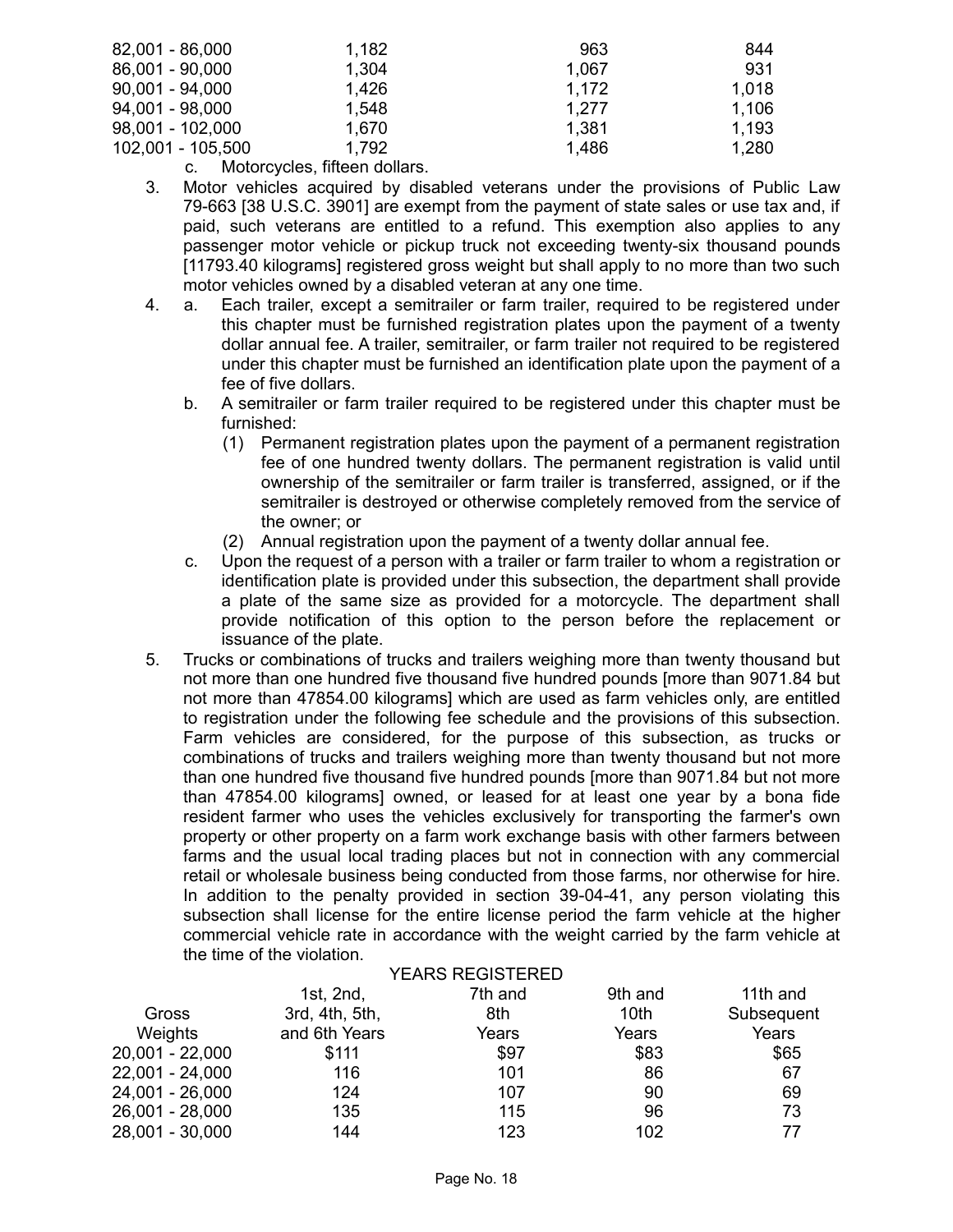| 30,001 - 32,000   | 159 | 136 | 113 | 86  |
|-------------------|-----|-----|-----|-----|
| 32,001 - 34,000   | 169 | 144 | 119 | 90  |
| 34,001 - 36,000   | 179 | 152 | 125 | 94  |
| 36,001 - 38,000   | 189 | 160 | 131 | 98  |
| 38,001 - 40,000   | 199 | 168 | 137 | 102 |
| 40,001 - 42,000   | 209 | 176 | 143 | 106 |
| 42,001 - 44,000   | 219 | 184 | 149 | 110 |
| 44,001 - 46,000   | 229 | 192 | 155 | 114 |
| 46,001 - 48,000   | 239 | 200 | 161 | 118 |
| 48,001 - 50,000   | 249 | 208 | 167 | 122 |
| 50,001 - 52,000   | 269 | 226 | 183 | 136 |
| 52,001 - 54,000   | 279 | 234 | 189 | 140 |
| 54,001 - 56,000   | 289 | 242 | 195 | 144 |
| 56,001 - 58,000   | 299 | 250 | 201 | 148 |
| 58,001 - 60,000   | 309 | 258 | 207 | 152 |
| 60,001 - 62,000   | 319 | 266 | 213 | 156 |
| 62,001 - 64,000   | 329 | 274 | 219 | 160 |
| 64,001 - 66,000   | 339 | 282 | 225 | 164 |
| 66,001 - 68,000   | 349 | 290 | 231 | 168 |
| 68,001 - 70,000   | 359 | 298 | 237 | 172 |
| 70,001 - 72,000   | 369 | 306 | 243 | 176 |
| 72,001 - 74,000   | 379 | 314 | 249 | 180 |
| 74,001 - 76,000   | 389 | 322 | 255 | 184 |
| 76,001 - 78,000   | 399 | 330 | 261 | 188 |
| 78,001 - 80,000   | 409 | 338 | 267 | 192 |
| 80,001 - 82,000   | 419 | 346 | 273 | 196 |
| 82,001 - 84,000   | 429 | 368 | 316 | 272 |
| 84,001 - 86,000   | 449 | 385 | 330 | 284 |
| 86,001 - 88,000   | 469 | 402 | 344 | 296 |
| 88,001 - 90,000   | 489 | 419 | 358 | 308 |
| $90,001 - 92,000$ | 509 | 436 | 372 | 320 |
| 92,001 - 94,000   | 529 | 453 | 386 | 332 |
| 94,001 - 96,000   | 549 | 470 | 400 | 344 |
| 96,001 - 98,000   | 569 | 487 | 414 | 356 |
| 98,001 - 100,000  | 589 | 504 | 428 | 368 |
| 100,001 - 102,000 | 609 | 521 | 442 | 380 |
| 102,001 - 104,000 | 629 | 538 | 456 | 392 |
| 104,001 - 105,500 | 649 | 555 | 470 | 404 |

6. A motor vehicle registered in subsection 5 may be used for custom combining operations by displaying identification issued by the department and upon payment of a fee of twenty-five dollars.

## **39-04-19.1. Registration of soil and water conservation vehicles.**

Trucks or combinations of trucks and trailers owned and operated by a bona fide resident of this state, but no more than one truck tractor and lowboy trailer unit, of a gross weight of twenty-four thousand one pounds [10886.67 kilograms] or more and used exclusively in soil and water conservation work or exclusively for township road construction work that results in direct benefits to agriculture, shall be furnished license plates upon the payment of one-half the annual fees for such corresponding weight as provided in subdivision b of subsection 2 of section 39-04-19.

This section is not applicable to any trucks and trailers used in road construction work, the contract for which is in excess of three thousand dollars.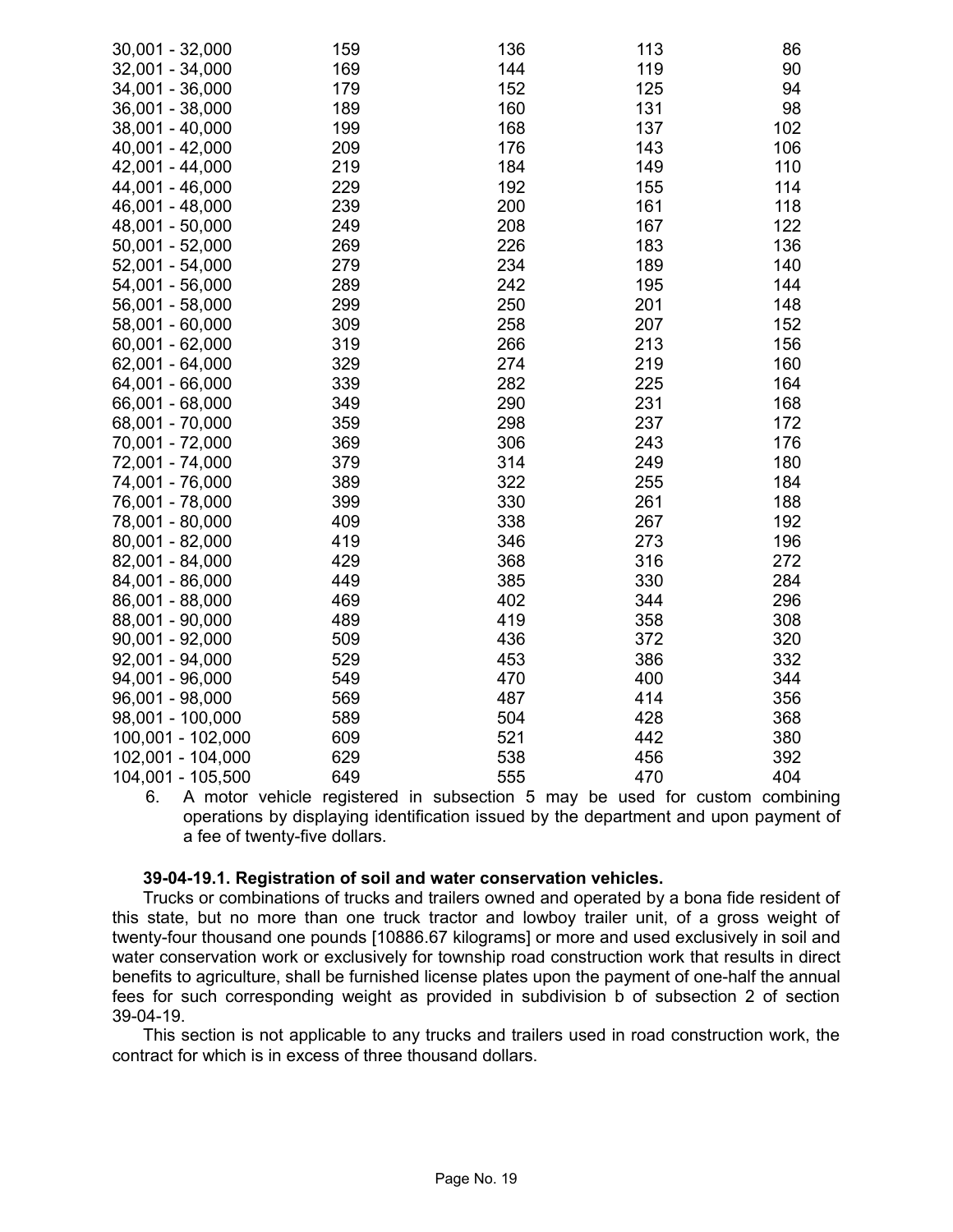# **39-04-19.2. Electric and plug-in hybrid vehicle road use fee - Definitions.**

- 1. In addition to all other fees required under this chapter for registration of a motor vehicle, the department shall collect at the beginning of each annual registration period:
	- a. An electric vehicle road use fee of one hundred twenty dollars for each electric vehicle registered.
	- b. A plug-in hybrid vehicle road use fee of fifty dollars for each plug-in hybrid vehicle registered.
	- c. An electric motorcycle road use fee of twenty dollars for each electric motorcycle registered.
- 2. As used in this section:
	- a. "Electric motorcycle" means a motor vehicle that has a seat or saddle for the use of the rider, is designed to travel on not more than three wheels in contact with the ground, and is propelled by an electric motor powered by a battery or other electric device incorporated into the vehicle and not propelled by an engine powered by the combustion of a hydrocarbon fuel, including gasoline, diesel, propane, or liquid natural gas.
	- b. "Electric vehicle" means a vehicle propelled by an electric motor powered by a battery or other electric device incorporated into the vehicle and not propelled by an engine powered by the combustion of a hydrocarbon fuel, including gasoline, diesel, propane, or liquid natural gas.
	- c. "Plug-in hybrid vehicle" means a vehicle drawing propulsion energy from an internal combustion engine, an energy storage device, and a receptacle to accept grid electricity.
- 3. The department shall deposit any moneys collected under this section into the highway tax distribution fund.

## **39-04-20. Additional fees required of trucks.**

Repealed by S.L. 1995, ch. 450, § 1.

## **39-04-21. Fees for motor vehicles first registered in state.**

When a motor vehicle first becomes subject to registration during the calendar year, the registration fee must be for the remainder of the year prorated on a monthly basis, one-twelfth of the annual registration fee for each calendar month or fraction thereof. Penny adjustments must be carried to the next even dollar. Temporary registrations must be issued in such manner as is prescribed by the director of the department of transportation.

## **39-04-21.1. Trailers, semitrailers, farm trailers - Registration fees prorated - Excess weight registration.**

Repealed by S.L. 1983, ch. 427, § 3.

# **39-04-22. Motor vehicle exceeding registered gross weight for which licensed not to be operated on highway - Exception.**

Except as otherwise provided by law, a motor vehicle, or a combination of motor vehicles, may not be operated upon the highways of this state when the gross weight exceeds the registered gross weight for which the vehicle or combination of vehicles was licensed. Any person violating the provisions of this section will be required to license such motor vehicle at the higher legal rate in accordance with the weight carried by the motor vehicle at the time of the violation for the entire license period. However, such registration may not be construed to authorize the movement of loads in violation of chapter 39-12.

## **39-04-23. Registered motor vehicle transporting property may change registration to higher or lower registered gross weight.**

Any owner of a motor vehicle transporting property who has licensed the vehicle for any gross weight limitations may change the registration to a higher registered gross weight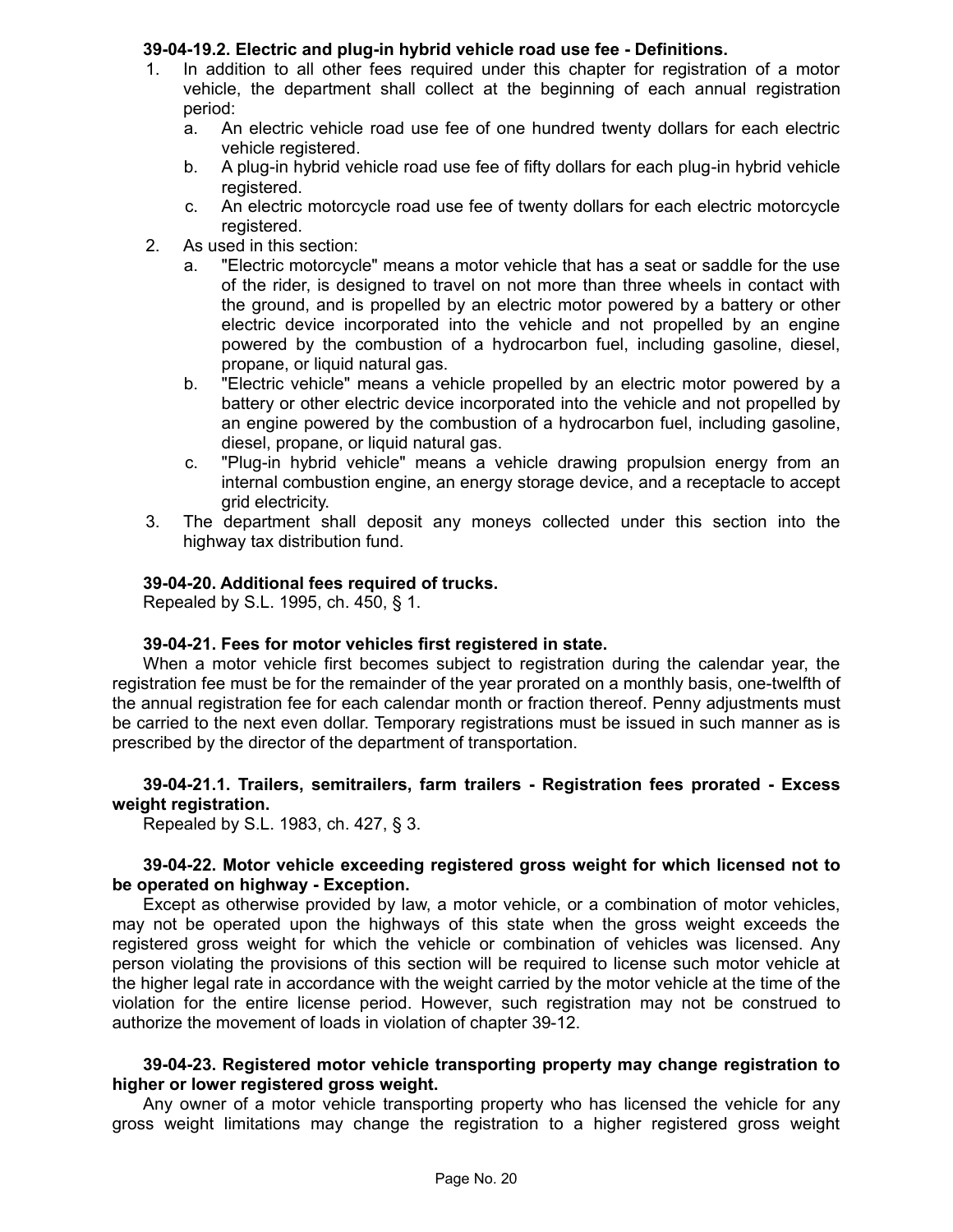limitation by the payment of the difference between the fee required for the new registration and the fee paid for the registration under which the vehicle is being operated. The fee must equal one-twelfth of the annual higher registration fee less one-twelfth of the registration fee already paid, the difference multiplied by the number of whole and partial calendar months remaining in the registration period. In no event may the fee be less than five dollars.

## **39-04-24. Director to determine weight of motor vehicle when manufacturer's weight unknown.**

Any motor vehicle not having an advertised manufacturer's weight shall pay a license fee based upon the actual weight as determined by the director from satisfactory proofs submitted to the director. Any truck not having a manufacturer's advertised load capacity shall pay a license fee in accordance with the schedules provided in this chapter and applicable thereto upon its load capacity as determined by the director upon satisfactory proofs submitted to the director.

## **39-04-25. When seasonal registration of passenger buses permitted.**

Repealed by S.L. 1983, ch. 423, § 2.

## **39-04-26. Registration of vehicles transporting property - Based on registered gross weight - Minimum gross weight - Exemption.**

The registration and license fee for a motor vehicle or for any lawful combination of motor vehicles used for the transportation of property must be based upon the registered gross weight of the motor vehicle or combination of vehicles. The minimum gross weight for which the motor vehicle or combination of motor vehicles can be licensed is double the unloaded weight of the motor vehicle or combination of vehicles and, subject to the minimum, the owner of any motor vehicle or combination of vehicles in the application for license shall set out the gross weight for which the owner desires a license. The gross weight of any trailer, semitrailer, or farm trailer may not be included in the minimum gross weight for which a vehicle must be licensed when the vehicle or combination of vehicles is not for hire and when the gross weight of the trailer, semitrailer, or farm trailer being towed does not exceed twenty-four thousand pounds [10886.22 kilograms].

# **39-04-27. Manufacturer or dealer to give notice of sale or transfer.**

Repealed by S.L. 1975, ch. 328, § 1.

## **39-04-28. Motor vehicle and motorcycle dealers licenses - Fees - Additional number plates.**

Repealed by S.L. 1963, ch. 285, § 14.

# **39-04-29. Certificate of title to be delivered.**

Repealed by S.L. 1981, ch. 378, § 38.

# **39-04-30. Cancellation of licenses.**

Repealed by S.L. 1963, ch. 285, § 14.

# **39-04-31. Bond required.**

Repealed by S.L. 1963, ch. 285, § 14.

# **39-04-31.1. Imposing fees in lieu of truck-mile tax.**

Repealed by omission from S.L. 1959, ch. 289, § 15.

# **39-04-32. Used car lots - Location.**

Repealed by S.L. 1963, ch. 285, § 14.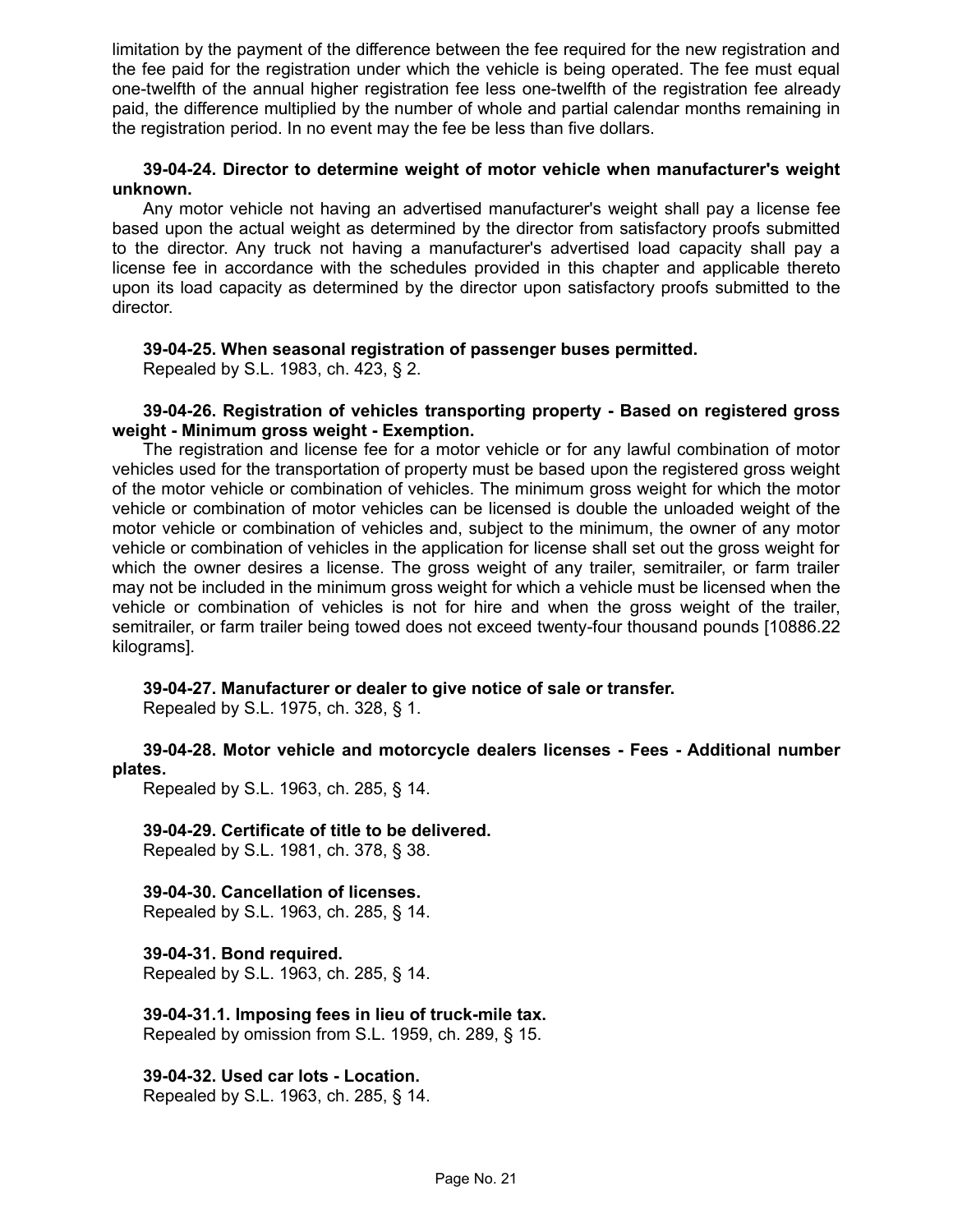## **39-04-33. Dealer permitting license to be used by another dealer - License revoked - Penalty.**

Repealed by S.L. 1963, ch. 285, § 14.

## **39-04-34. Dealers to furnish information to registrar.**

Repealed by S.L. 1963, ch. 285, § 14.

**39-04-34.1. Transfer of certain powers to public service commission.** Repealed by S.L. 1953, ch. 237, § 7.

**39-04-35. Dealer to file list of used cars with registrar - Fees paid on used cars by dealer.**

Repealed by S.L. 1963, ch. 285, § 14.

**39-04-36. Transfer of registered vehicle - Removal of number plates - Transfer of number plates.**

- 1. Whenever the ownership of a vehicle registered under the provisions of this chapter, chapter 39-18, or chapter 39-29.2 is transferred or assigned, the registration of the vehicle expires and the transferor shall remove the number plates.
- 2. Upon applying for the transfer of the registration and paying a five dollar fee, a person who transfers or assigns to another person the ownership of a registered vehicle may receive credit for the unused portion of the fees paid for the transferred vehicle. The transferor must use a number plate previously removed pursuant to subsection 1, regardless of whether there is any license fee credit remaining. If the number plate has become lost, stolen, or mutilated, the transferor may apply for duplicate plates. The department may establish procedures that permit the transferor to assign the credit to the transferee if the transferor is the spouse, a sibling, or a lineal ancestor or descendant of the transferee. Any remaining credit on a vehicle owned by a leasing company must be credited to the lessee. One-twelfth of the annual fee must be credited for each month of the registration period remaining after the month in which the transfer is made. The credit may not extend beyond the original expiration of the registration. Except as provided in section 39-04-44, the credit must be applied to the registration fees for a replacement vehicle. The transferor shall apply for the transfer of registration within thirty days of the purchase of the replacement vehicle.
- 3. Except as otherwise permitted in this chapter, before the transferee of a registered vehicle may operate the vehicle on a highway, the transferee must apply for and obtain a new registration of the vehicle, as on an original registration. To provide the transferee adequate time to obtain a new registration, the director may provide for the issuance of a temporary registration certificate to permit the transferee to operate the vehicle for thirty days after the date of acquisition. The certificate must be printed on the reverse side of each vehicle registration card and must be available to the transferee from licensed vehicle dealers, law enforcement agencies, and motor vehicle branch offices. The vehicle may be operated for five days from date of purchase without a plate or certificate of ownership if dated evidence of ownership is carried in the vehicle. The evidence of ownership must be in a form as prescribed by the department.

## **39-04-37. Violations of registration provisions.**

It is unlawful for any person to commit any of the following acts:

1. To operate, or for the owner thereof knowingly to permit anyone to operate, upon a highway any vehicle the registration of which has been canceled or revoked, or for which the registration fees required in this title have not been paid, or which does not have attached thereto and displayed thereon a number plate, plates, or validation tabs assigned thereto by the director for the current registration period, subject to the exemptions allowed in this title.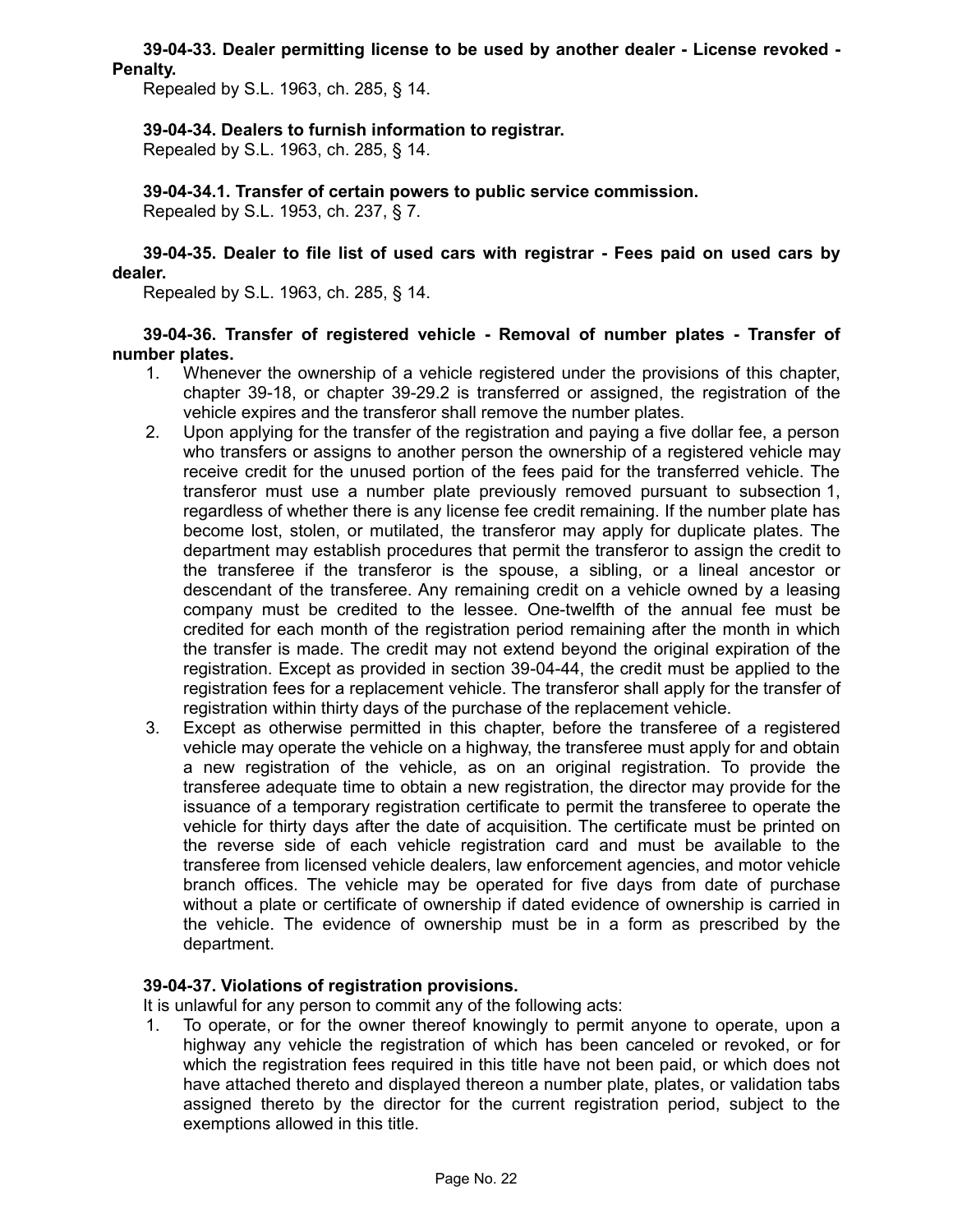- 2. To display or cause or permit to be displayed, or to have in possession, any registration card, registration number plate, or validation tabs knowing the same to be fictitious or to have been canceled, revoked, suspended, or altered.
- 3. To lend any registration number plate, registration card, or validation tabs to any person not entitled thereto, or knowingly permit the use of any registration number plate or registration card by any person not entitled thereto.
- 4. To fail or refuse to surrender to the department, upon demand, any registration card, registration number plate, or validation tab which has been suspended, canceled, or revoked as is provided in this chapter.
- 5. To use a false or fictitious name or address in any application for the registration of any vehicle, or for any renewal or duplicate thereof, or knowingly to make a false statement or knowingly to conceal a material fact or otherwise to commit a fraud in any application.
- 6. To operate, or for the owner thereof knowingly to permit anyone to operate a motor vehicle on a highway if the owner is employed in this state on a temporary or full-time basis, is a resident of the state, and does not have a temporary registration permit when required under subsection 1 of section 39-04-18.2. As used in this subsection, the term "resident" means a resident as defined under subdivision e of subsection 2 of section 39-04-18.

## **39-04-38. Taxes or fees provided for to be in lieu of other state or local personal property taxes.**

The taxes or fees provided for in this chapter are in lieu of all other personal property taxes, either state or local, upon such motor vehicles and upon any trailer or semitrailer for which a certificate of title is required to be issued and has been issued pursuant to the provisions of chapter 39-05.

## **39-04-39. Distribution of registration fees collected.**

Any moneys in the registration fund accruing from license fees or from other like sources, in excess of the amount required to pay salaries and other necessary expenses, in accordance with the legislative assembly's appropriation for such purposes, must be promptly deposited in the highway tax distribution fund which must be distributed in the manner as prescribed by law. The state treasurer shall transfer annually from the highway tax distribution fund to the ethanol production incentive fund an amount equal to forty percent of all sums collected for the registration of farm vehicles under subsection 5 of section 39-04-19 except that no transfer may be made in an amount that would result in the balance of the ethanol production incentive fund exceeding seven million five hundred thousand dollars.

## **39-04-39.1. Distribution to local highway funds.**

Repealed by S.L. 1967, ch. 304, § 8.

## **39-04-39.2. Refunds of registration fees.**

No refunds of registration fees may be made, except when the vehicle has been improperly registered or when the vehicle has been destroyed.

## **39-04-39.3. Motor vehicle registration fee collection agreements with home rule cities.**

The governing body of any incorporated city that has adopted the home rule provisions of chapter 40-05.1 and the department may enter into contractual agreements under which the department may collect any motor vehicle registration fees assessed by the city. Agreements entered into under this section must provide for an agreed-upon amount to be allowed the department for services rendered in connection with the collections. Any agreed-upon amount collected must be deposited in the motor vehicle registration fund. The department shall deposit with the state treasurer all money collected under this section and shall accompany each remittance with a certificate showing the city for which it was collected. The state treasurer,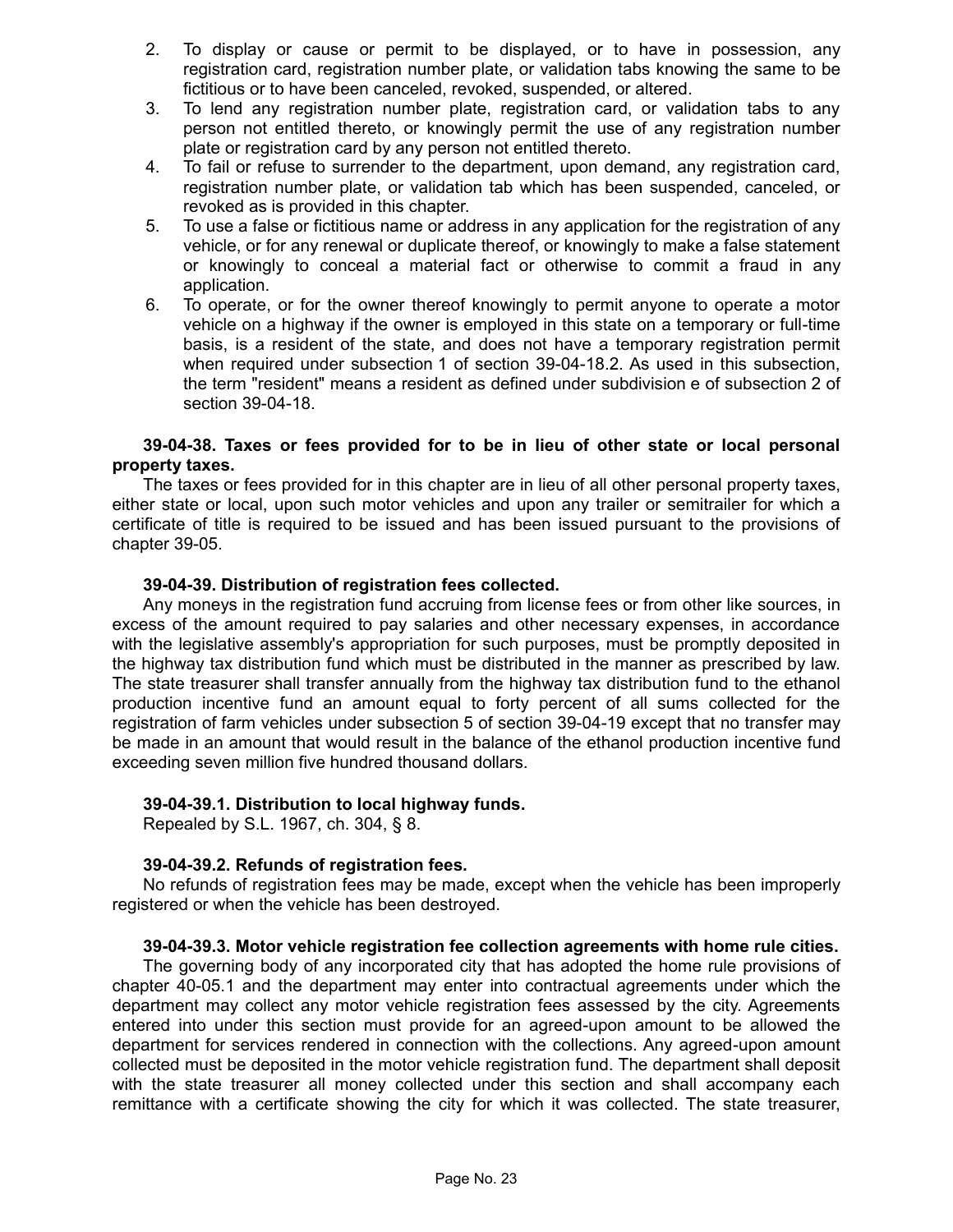quarterly, shall pay to the city auditors of the several cities the money to which they are entitled under this section.

## **39-04-39.4. Refund of registration fees.**

Any owner of a motor vehicle, if such motor vehicle is returned to the manufacturer under the provisions of chapter 51-07, may claim a refund in the amount equal to the unused portion of the fee upon the vehicle, computed pro rata by the month, one-twelfth of the annual fee paid for each month of the registration period remaining after the month in which the vehicle was returned, provided the number plates and validation tabs issued for the vehicle are returned to the department.

## **39-04-39.5. Allocation of portion of registration fee.**

Repealed by S.L. 2005, ch. 40, § 15.

## **39-04-40. Officers to enforce the provisions of chapter.**

The highway patrol and all other road or police officers shall enforce the provisions of this chapter.

## **39-04-41. Penalty for violation of provisions of chapter.**

Any person violating any of the provisions of this chapter for which another penalty is not specifically provided is guilty of a class B misdemeanor.

## **39-04-42. Construction contract truck registration - Penalty.**

Repealed by S.L. 1975, ch. 106, § 673.

## **39-04-43. Antique automobile - License and fee.**

Repealed by S.L. 1981, ch. 378, § 38.

## **39-04-44. Credits on destroyed vehicle.**

- 1. Any owner of a motor vehicle licensed in this state, if such vehicle is permanently and involuntarily destroyed, may during the same year or following year claim a refund in an amount equal to the unused portion of the fee paid, less five dollars, upon the vehicle so destroyed, computed pro rata by the month, one-twelfth of the annual fee paid for each month of the year remaining after the month in which such vehicle was so destroyed, provided the number plates, registration card, and certificate of title are returned to the department. If the number plates or registration card assigned to the vehicle are destroyed, a refund may be obtained upon furnishing information of such fact satisfactory to the department. Upon receiving the certificate of title, the department shall issue a salvage certificate of title.
- 2. If a vehicle is withdrawn from a proportionally registered fleet during the period for which it is registered, the registrant of the fleet shall notify the department. The department may require surrender of cab cards and other identification devices with respect to the vehicle. If a vehicle is permanently withdrawn from a proportionally registered fleet because it has been destroyed, sold, or otherwise completely removed from the service of the fleet operator, the unused portion of the fees paid with respect to the vehicle must be applied against liability of the fleet operator for subsequent additions to the fleet during the registration year or for additional fees upon audit. If at the end of the registration year there remains an unused portion of fees paid with respect to the permanently withdrawn vehicles, the unused fees must be applied against registration fees for the registration year immediately following the year during which the vehicles were permanently withdrawn. The used portion of fees of a vehicle permanently withdrawn from a fleet is a sum equal to the amount paid with respect to the vehicle when it was first proportionally registered in the registration year, reduced by one-twelfth of the total annual proportional registration fee applicable to the vehicle for each calendar month of the registration year including the month the notice of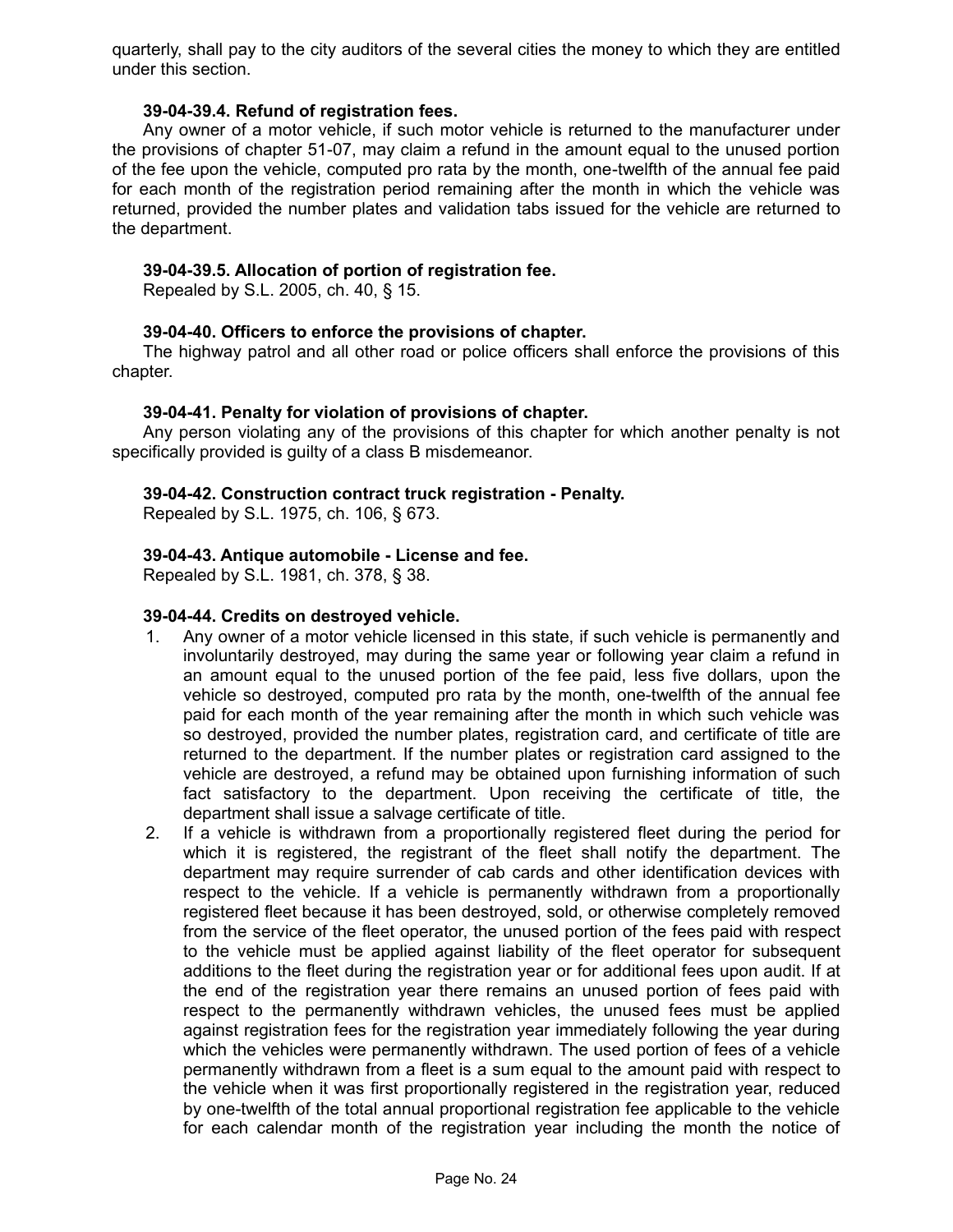withdrawal is received by the department, except that no unused portion of fees of less than five dollars may be considered or applied. If an unused portion of fees cannot be applied against registration fees for the registration year immediately following, an application for refund of the unused portion may be made to the department, which shall adopt rules as may be required for payment of the refund.

## **39-04-44.1. Transporter's license and registration card.**

A vehicle otherwise properly registered may be used for transporting other vehicles not registered provided that the transported vehicle has displayed a transporter's license plate and the transporting vehicle carries a transporter's registration card. The fee for the transporter's license plate and registration card is sixty-five dollars per year.

## **39-04-45. Driveaway transporter registration.**

Repealed by S.L. 1963, ch. 265, § 7.

## **39-04-46. Driveaway transporter registration - Expiration.**

Repealed by S.L. 1963, ch. 265, § 7.

## **39-04-47. Driveaway transporter registration - Display.**

Repealed by S.L. 1963, ch. 265, § 7.

**39-04-48. Driveaway transporter registration - Application.** Repealed by S.L. 1963, ch. 265, § 7.

## **39-04-49. Driveaway transporter registration - Fee.**

Repealed by S.L. 1963, ch. 265, § 7.

## **39-04-50. Motor vehicle department powers.**

Repealed by S.L. 1963, ch. 265, § 7.

## **39-04-51. Penalties.**

Repealed by S.L. 1963, ch. 265, § 7.

## **39-04-52. Driveaway transport license fees - Effect.**

Repealed by S.L. 1963, ch. 265, § 7.

## **39-04-53. Noncompliance - Effect.**

Repealed by S.L. 1963, ch. 265, § 7.

## **39-04-54. Registration card - Issuance - Contents - Signing.**

Upon registering a vehicle, the department shall issue to the owner a registration card which must set forth all of the following:

- 1. The date issued.
- 2. The registration number assigned to the vehicle.
- 3. A description of the registered vehicle, including either serial or identification number.
- 4. A space for the signature of the owner.
- 5. The name of the owner.
- 6. Other statements of fact as may be determined necessary by the department.

#### **39-04-55. Registration card to be carried in or on vehicle - Inspection of card - Penalty.**

The registration card issued for a vehicle must be carried in the driver's compartment of the vehicle or, in the case of a housetrailer or mobile home or a trailer or semitrailer, regardless of when such vehicle was acquired, inside or on the vehicle, at all times while the vehicle is being